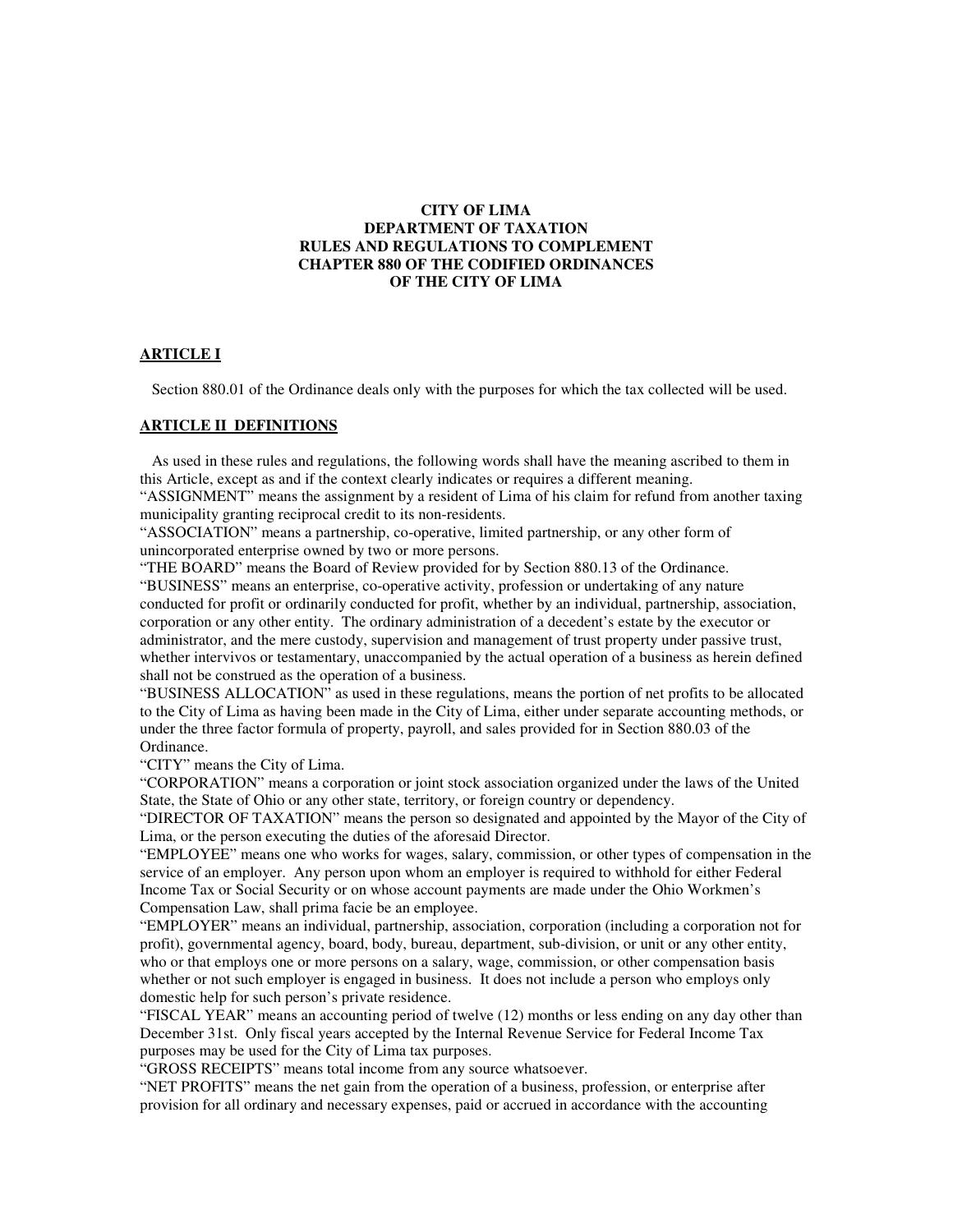system used by the taxpayer for Federal Income Tax purposes.

"NON-RESIDENT" means an individual domiciled outside the City of Lima.

"NON-RESIDENT UNINCORPORATED BUSINESS ENTITY" means one not having an office or place of business within the City of Lima.

"THE ORDINANCE" means Chapter 880 of the Codified Ordinances of the City of Lima enacted by the Council of the City of Lima an any amendments and supplements thereto effective January 1, 1983, and thereafter.

 NOTE: Hereinafter this will be referred to as "effective period of Ordinance." "PERSON" means every natural person, partnership, fiduciary, association, corporation, or other entity. Whenever used in a clause prescribing or imposing a penalty, the term PERSON as applied to any unincorporated entity shall mean the partners or members thereof and as applied to a corporation, the officers thereof, and in the case of any unincorporated entity or corporation not having any partner, member, or officer within the City of Lima, any employee or agent of such unincorporated entity or corporation who can be found within the corporate limits of the City of Lima.

"PLACE OF BUSINESS" means any BONA FIDE office (other than a mere statutory office), factory, warehouse, or other space which is occupied and used by the taxpayer in carrying on any business activity individually or through one or more of his regular employees regularly in attendance.

"RESIDENT" means an individual domiciled in the City of Lima.

"RESIDENT UNINCORPORATED BUSINESS ENTITY" means an unincorporated business entity having an office or place of business within the City of Lima.

"TAXABLE INCOME" means wages, salaries, and other compensation paid by an employer or employers before deductions of any kind, and/or the net profits from the operation of a business, profession, or other enterprise or activity adjusted in accordance with the provisions of the Ordinance and these regulations. "TAXABLE YEAR" means the calendar year, or the fiscal year, used as the basis on which net profits are to be computed under the Ordinance, and in the case of a return for a fractional part of the year, the period for which such return is required to be made. Unless approved by the Director of Taxation, the taxable year of an individual shall be a calendar year.

"TAXING MUNICIPALITY" means any municipal corporation levying a municipal income tax on salaries, wages, commissions, and other compensation earned by individuals, and on the net profits earned from the operation of a business, profession, or other activity.

"TAXPAYER" means an individual, association, corporation, or other entity required by the Ordinance to file a return and/or to pay a tax.

In all definitions and these regulations, the singular shall include the plural and the masculine shall include the feminine and the neuter.

## **ARTICLE III IMPOSITION OF TAX**

- A. Basis for Imposing Tax. (Individuals, employees, partners, or owners subject to tax in more than one municipality on the same income, see also Article XV hereof for permissible credits).
	- 1. Resident Employee:

a. In the case of residents of the City of Lima, an annual tax of 1.5 per cent is imposed on all salaries, wages, commissions, and other compensation earned during the effective period of the Ordinance. For the purpose of determining the tax on the earnings of resident taxpayers taxed under Section 880.03 of the Ordinance, the source of the earnings and the place or places in or at which the services were rendered are immaterial. All such earnings wherever earned or paid are taxable.

 b. The following are items which are subject to the tax imposed by Section 880.03 of the Ordinance:

.1 Salaries, wages, bonuses and incentive payments earned by an individual whether directly or through an agent and whether in cash or in property for services rendered during the tax period as:

.01 An officer, director, or employee of a corporation (including charitable and other non-profit organizations), joint stock association, or joint stock company. .02 An employee (as distinguished from a partner or member) of a partnership, limited partnership, or any form of unincorporated enterprise owned by two or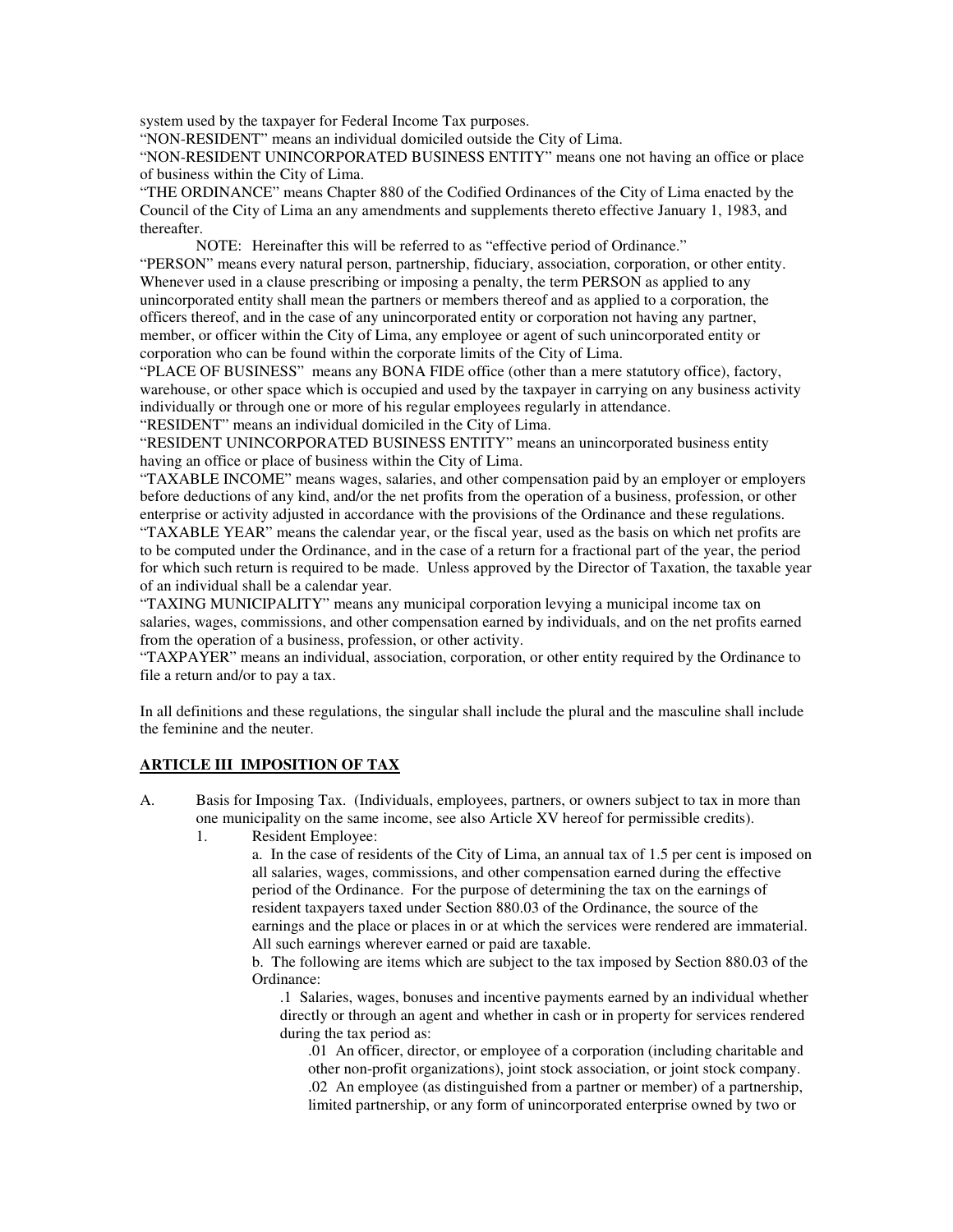more persons.

.03 An employee (as distinguished from a proprietor) of a business, trade, or profession conducted by an individual owner.

.04 An officer or employee (whether elected, appointed, or commissioned) of the United States Government or of a corporation created and owned or controlled by the United States Government or any of its agencies, or of the State of Ohio or any of its political subdivisions or agencies thereof, or any foreign country or dependency except as provided in Section 880.03 of the Ordinance.

.05 An employee of any other entity or person, whether based upon hourly, daily, weekly, semi-monthly, monthly, annual, unit of production or piece work rates, and whether paid by an individual, partnership, association, corporation (including charitable and other nonprofit corporations), governmental administration, agency, authority, board, body, branch, bureau department, division, subdivision, section or unit, or any other entity.

.2 Commissions earned by a taxpayer whether directly or through an agent and whether in cash or in property for services rendered during the effective period of the Ordinance, regardless of how computed, by whom, or wheresoever paid.

01. If amounts received as a drawing account exceed the commissions earned and the excess is not subject to the demand of the employer for repayment, the tax is payable on the amounts received as a drawing account.

02. Amounts received from an employer for expenses and used as such by the individual receiving them are not deemed to be compensation if the employer deducts such expenses or advances as such from his gross income for the purpose of determining his net profits taxable under Federal law, and the employee is not required to include such receipts as income on his federal income tax return.

.3 Fees, unless such fees are properly includible as part of the net profits of a trade, business, profession, or enterprise regularly carried on by an unincorporated entity owned or partly owned by said individual and such net profits are subject to the tax under Section 880.03 (a) (1) C & (a) (2) C of the Ordinance.

.4 Other compensation, including tips, bonuses, or gifts of any type, and including compensation paid to domestic servants, casual employees, and other types of employees.

.5 Payments made to employees by an employer as vacation wages are taxable. Payments made to any employee by an employer under a wage continuation plan during periods of disability or sickness are taxable.

c. Where compensation is paid or received in property, its fair market value, at the time of receipt, shall be subject to the tax and to withholding. Board, lodging, and similar items received by an employee in lieu of additional cash compensation shall be included in earnings at their fair market value.

.1 In the case of domestics and other employees whose duties require them to live at their place of employment or assignment board and lodging shall not be considered as wages or compensation earned.

2. Non-Resident Employee:

 a. In the case of individuals who are non residents of the City of Lima, there is imposed under Section 880.03 (a) (1) B & (a) (2) B of the Ordinance, a tax of 1.5 per cent on all salaries, wages, commissions, and other compensation earned during the effective period of the Ordinance for work done or services performed or rendered within the City of Lima, whether such compensation or remuneration is received or earned directly or through an agent and whether paid in cash or in property. The location of the place from which payment is made is immaterial.

b. The items subject to tax under Section 880.03 (a) (1) B  $\&$  (a) (2) B of the Ordinance are the same as those listed and defined in Article III-A. For the methods of computing the extent of such work or services performed within the City of Lima in cases involving compensation for personal services partly within and partly without the City of Lima, see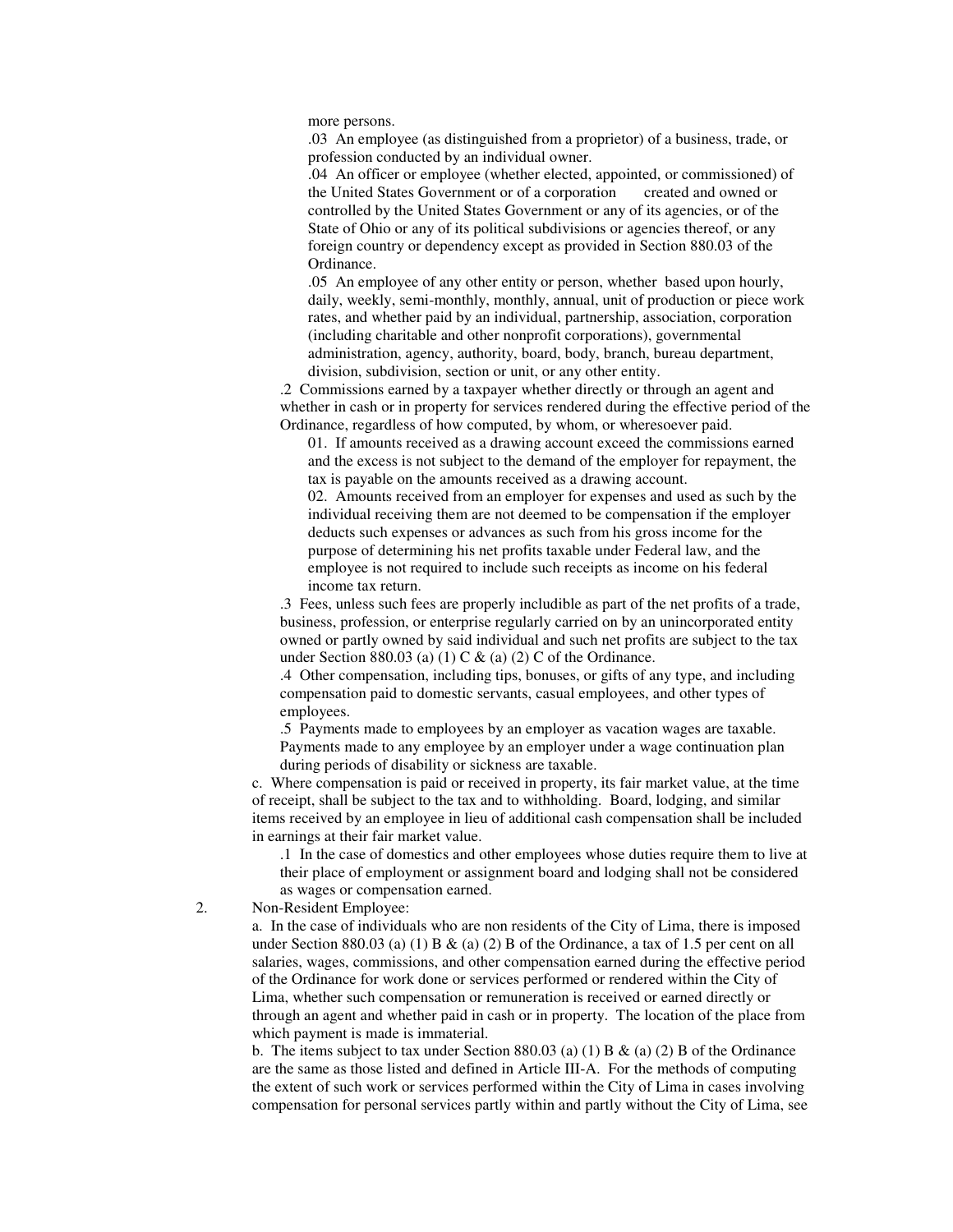Article VI-A.6.

3.

a. Imposition of Tax on Net Profits of Resident Unincorporated Business:

.1 In the case of resident unincorporated businesses, professions, enterprises; undertakings or other entities conducted, operated, engaged in, prosecuted, or carried on, irrespective of whether such taxpayer has an office or place of business in the City of Lima, there is imposed an annual tax of 1.5 per cent on the net profits earned, accrued or received during the effective period of the Ordinance attributable to the City of Lima, under the formula or separate accounting method provided for in Section 880.03 of the Ordinance, derived from sales made, work done or services performed or rendered and business or other activities conducted in the City of Lima. .2 The tax imposed on resident associations or other unincorporated entities owned by two or more persons is upon the entities rather than the individual members or owners thereof but the tax imposed on an unincorporated resident entity owned by one person is upon the individual owner. (For tax on that part of a resident owner's distributive share of net profits not taxed against the entity, see Article III A 3b) .3 The tax imposed by Section 880.03 of the Ordinance is imposed on all resident unincorporated entities having net profits attributable to the City of Lima under the method of allocation provided for in the Ordinance, regardless of where the owner or owners of such resident unincorporated business entity reside. .4

.01 Resident unincorporated entities owned by two or more persons all of who are residents of Lima, having all income allocable to Lima, or having an income allocable to other municipalities not levying a similar tax, shall disregard the method of allocation provided for in the Ordinance and pay the Lima tax on the entire net profits thereof. Payment of the tax by the entity on the entire net profits thereof shall constitute payment of all Lima tax due from the owners or members thereof on their distributive shares of the entity net profits. However, a return shall be required from any owner or member having taxable income other than such distributive share of the net profits of such entity. .02 Resident unincorporated entities owned by two or more persons may request permission to file the entity return in accordance with Article V-A-9.b. hereof if:

.001 All owners or members are residents of Lima and any of the entity income is allocable to another taxing municipality,

.002 One or more owners or members are non-residents and subject to tax in their municipality of residence on income allocable to Lima, or .003 One or more owners or members are non-residents and any of the entity income is allocable outside Lima.

b. Imposition of tax on Resident's Distributive Share of Profits of a Resident Unincorporated Business Entity, Not Attributable to the City of Lima.

.1 A resident individual who is sole owner of a resident unincorporated entity shall disregard the business allocation formula and pay the Lima tax on the entire net profits of his resident unincorporated business entity. Provided, however, that if any portion of such net profits is allocable to another taxing municipality, credit for tax due or paid, such other taxing municipality, credit for tax due or paid, such other taxing municipality shall be claimed in accordance with Article XV hereof.

.2 In case of a resident individual partner or part owner of a resident unincorporated entity, there is imposed an annual tax of 1.5 per cent on such individual's distributive share of net profits earned, accrued, or received during the effective period of the Ordinance not attributable to the City of Lima, under the method of allocation provided for in Section 880.03 of the Ordinance, and not taxed against the entity. Provided, however, if any portion thereof is allocable to another taxing municipality, credit for tax due or paid such other taxing municipality shall be claimed in accordance with Article XV hereof.

.3 Losses incurred by a Joint Venture or a Partnership are not deductible unless the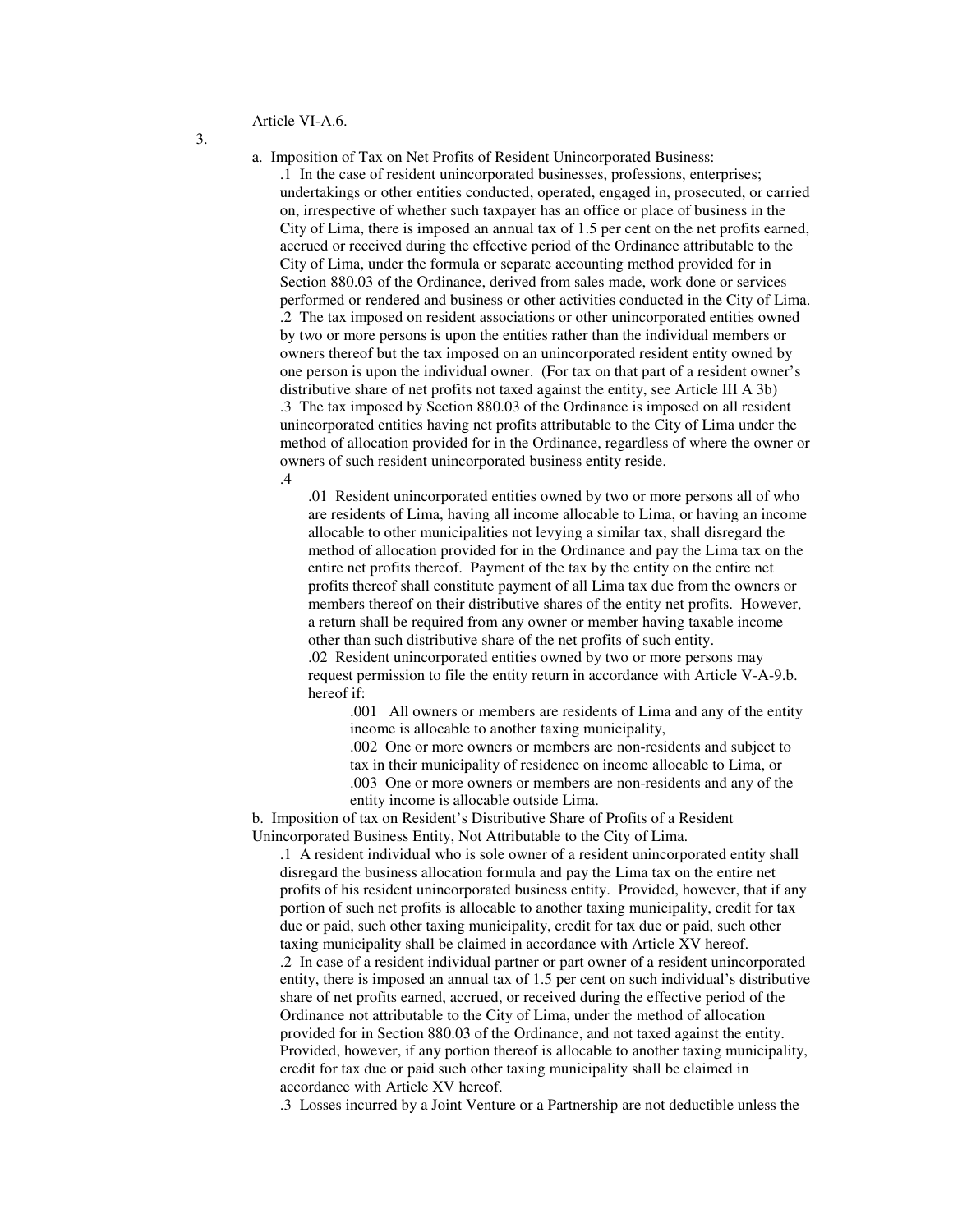taxpayer or taxpayers claiming the loss are actually involved in the operation of the Joint Venture or Partnership.

4.

a. Imposition of Tax on Net Profits of Non-Resident Unincorporated Businesses: .1 In the case of non-resident unincorporated businesses, professions, enterprises, undertakings, or other activities conducted, operated, engaged in , prosecuted or carried on, there is imposed an annual tax of 1.5 per cent on the net profits earned, accrued, or received during the effective period of the Ordinance attributable to the City of Lima, under the formula or separate accounting method in the Ordinance.

b. In determining whether a corporation is conducting a business or other activity in the City of Lima, the provisions of Article III-B of these regulations shall be applicable. c. Corporations which are required by the provisions of Section 5727.38 to 5727.41, inclusive, of the Revised Code of Ohio, to pay an excise tax in any taxable year as defined by the Ordinance, may exclude that part of their gross receipts upon which the excise tax is paid. In such case, expenses incurred in the production of such gross receipts shall not be deducted in computing net profits subject to the tax imposed by the Ordinance.

6. Amplification:

 In amplification of the definition contained in Article II-A of these regulations but not in limitation thereof, the following additional information respecting net business profits is furnished.

a. Net Profits:

 .1 Net profits as used in the Ordinance and these regulations means net profits derived from any business, profession, or other activity or undertaking carried on for profit or normally carried on for profit.

 .2 Net Profits as disclosed on any return filed pursuant to the provisions of the Ordinance shall be computed by the same accounting method used in reporting net income to the Federal Internal Revenue Service (providing such method does not conflict with any provisions of the Ordinance). Net profits shown on returns filed pursuant to the Ordinance must be reconciled with the income reported to the Federal Internal Revenue Service.

b. Gross Receipts:

 .1 Gross Receipts shall include, but not be limited to, income in the form of commissions, fees, rentals from real and tangible personal property, and other compensation for work or services performed or rendered as well as income from sales of stock in trade.

 .2 From gross receipts there shall be deducted allowable expenses to arrive at the net profit subject to tax.

c. Expenses:

 .1 All ordinary and necessary expenses of doing business, including reasonable compensation paid employees, shall be allowed but no deduction may be claimed for salary or withdrawal of a proprietor or of the partners, members, or other owners of an unincorporated business or enterprise.

.01 If not claimed as part of the cost of goods sold or elsewhere in the return filed, there may be claimed and allowed a reasonable deduction for depreciation, depletion, obsolescence, losses resulting from theft or casualty not compensated for by insurance or otherwise, of property used in the trade or business, but the amount may not exceed that recognized for the purpose of the Federal Income Tax. Provided, however, that loss on the sale, exchange, or other disposition of depreciable property or real estate used in the taxpayer's business shall not be allowed as a deductible expense.

.02 Current amortization of emergency facilities under the provisions of the Internal Revenue Code, if recognized as such for Federal Income Tax purposes, may be included as an expense deduction hereunder.

.03 Where depreciable property is voluntarily destroyed only the cost of such demolition and the undepreciated balance thereof will be allowed as an expense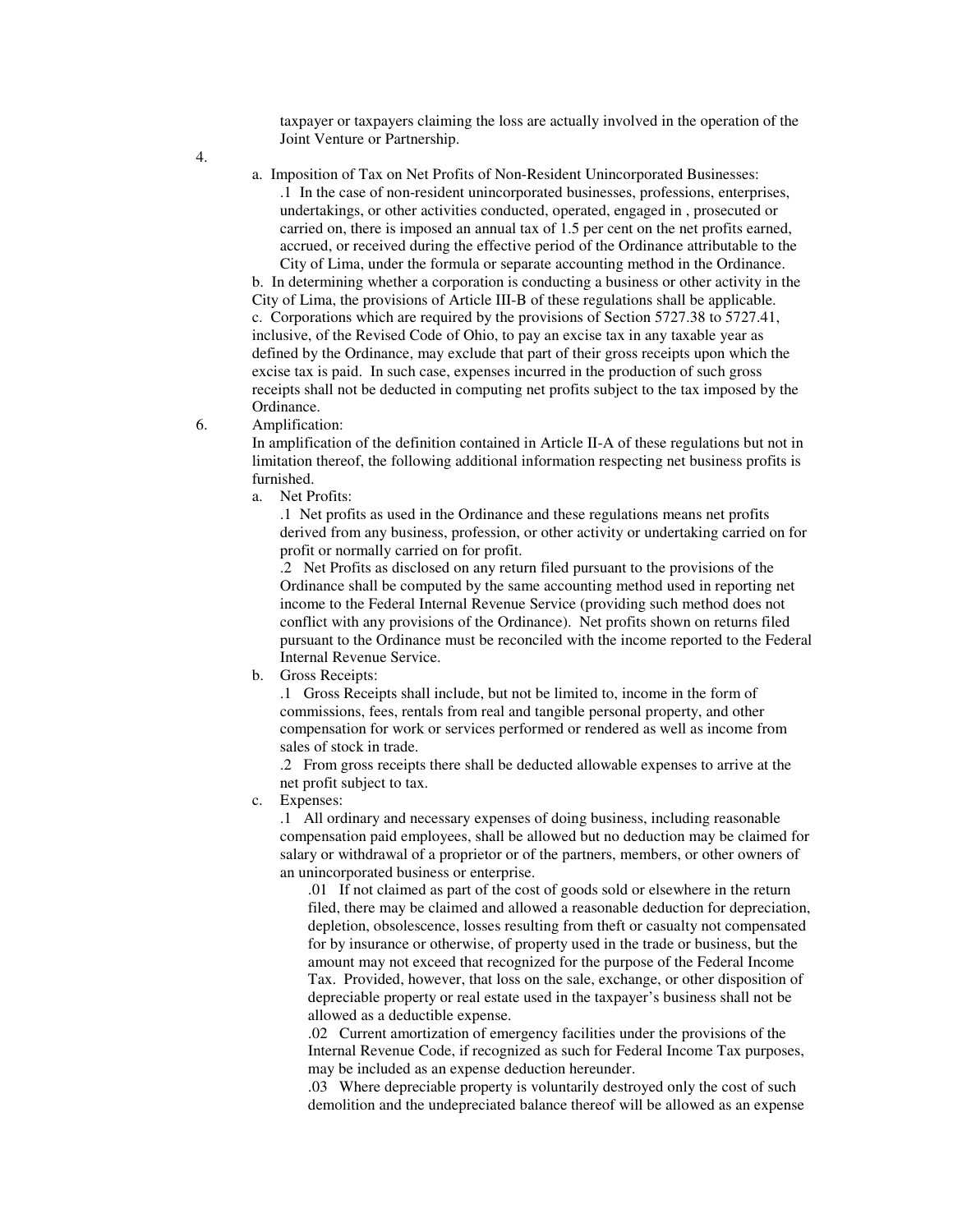in the year of such demolition and to the extent allowable for Federal Income Tax purposes.

.04 Bad debts in a reasonable amount may be allowed in the year ascertained worthless and charged off, or at the discretion of the Director of Taxation (if the reserve method is used), a reasonable addition to the reserve may be claimed but in no event shall the amount exceed the amount allowable for Federal Income Tax purposes.

.05 Only taxes directly connected with the business may be claimed as a deduction. If for any reason the income from property is not subject to the tax, then taxed on and other expenses of said property are not deductible. Ina any event the following taxes are not deductible from income: (1) the tax under the Ordinance (2) Federal or other taxes based upon income (3) gift, estate, or inheritance taxes, and (4) taxes for local benefits or improvements to property which tend to appreciate the value thereof.

.06 Capital gains and losses from sale, exchange, or other disposition of property shall not be taken into consideration in arriving at net profits earned. .07 In general, non-taxable income and expenses incurred in connection therewith are not to be considered in determining net profits. Income from intangibles, by way of dividends, interest and the like, shall not be included if such income is subject to taxation under the intangible personal property laws of the State of Ohio or is specifically exempt from taxation under said law. .08 The Director of Taxation may, upon submission by the taxpayer of satisfactory evidence showing the amount of expenses attributable to nontaxable income, permit the taxpayer to include in his return expenses attributable to taxable income in an amount agreed to by the taxpayer and the Director of Taxation.

#### 7. Rentals from Real Property:

 a. Rentals received by the taxpayer are to be included only if and to the extent that the rental, ownership, management, or operation of the real estate from which such rentals are derived (whether so rented, managed, or operated by the taxpayer individually or through agents or other representatives) constitutes a business activity of the taxpayer in whole or in part.

 b. Where the gross monthly rental of any real properties, regardless of number and value, aggregate in excess of \$500.00 per month, it shall be prima facie evidence that the rental, ownership, management, or operation of such properties is a business activity of such taxpayer, and the net income of such rental properties shall be subject to tax; provided that in the case of commercial property, the owner shall be considered engaged in a business activity when the rental is based on a fixed or fluctuation percentage of gross or net sales, receipts, or profits of leasee, whether or not such rental exceeds \$500.00 per month, provided further that in the case of farm property; the owner shall be considered engaged in a business activity when he shares in the crops or when the rental is based on percentage of the gross or net receipts derived from the farm whether or not the gross income exceeds \$500.00 per month; and provided further that the person who operates a rooming house of five or more rooms rented shall be considered in business whether or not the gross income exceeds \$500.00 per month.

 c. In determining the amount of gross monthly rental of any real property periods during which (by reason of vacancy or any other cause) rentals are not received shall not be taken into consideration by the taxpayer.

 d. Rentals received by a taxpayer engaged in the business of buying and selling real estate shall be considered as part of business income.

 e. Real property, as the term is used in this regulation, shall include commercial property, residential property, farm property, and any and all other types of real estate.

 f. In determining the taxable income from rentals, the deductible expenses shall be of the same nature, extent, and amount as are allowed by the Internal Revenue Service for Federal Income Tax purposes.

g. Residents of Lima are subject to tax on the net income from rentals (to the extent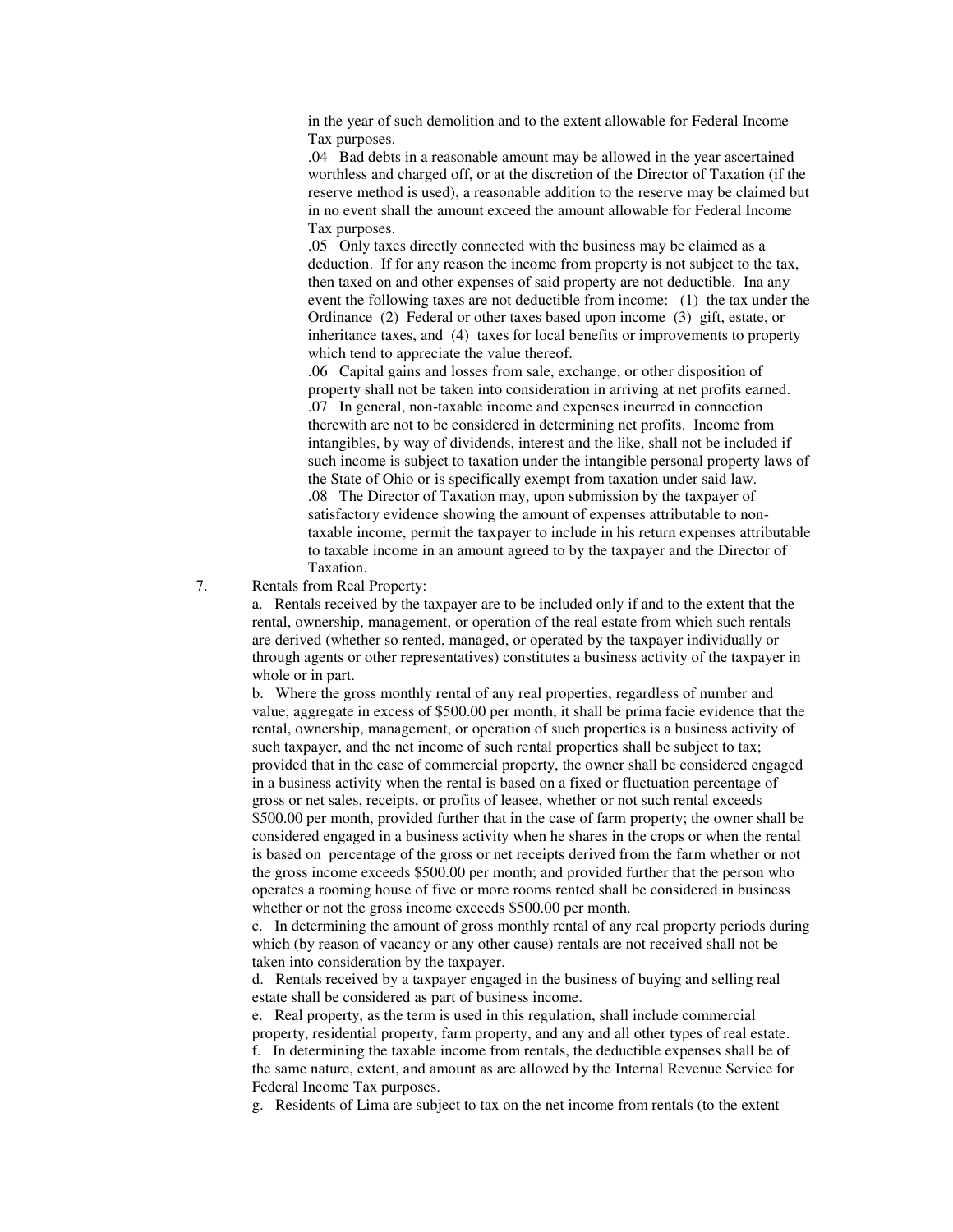above specified), regardless of the location of the real property owned excepting that, if any such property is located in and subject to a municipal income tax by another taxing municipality, credit shall be claimed for tax due or paid such other taxing municipality in accordance with Article XV hereof.

 h. Non-residents of Lima are subject to tax only on the income from real property located in Lima and, in determining whether gross monthly rentals exceed Five hundred dollars (\$500.00), shall take into consideration only the income from such properties located within Lima.

 i. Corporations owning or managing real estate are taxable only on that portion of income derived from property located in the City of Lima.

8. Patent and Copyrights:

 Income from patents or copyrights is not to be included in net profits subject to the tax if the income from such patents or copyrights is subject to the State Intangible Tax. Conversely, such a state intangible tax is not deductible in determining city tax. Such items shall be clearly disclosed on an attachment to be filed with the City tax return.

B. Allocation of Business Profits:

 A request to change the method of allocation must be made in writing before the end of the taxable year.

1. Separate Accounting Method:

 a. The net profits allocable to the City of Lima from business, profession, or other activities conducted in the City of Lima by corporations or unincorporated entities (whether resident or non-resident) may be determined from the records of the taxpayer if the taxpayer has bona fide records which disclose with reasonable accuracy what portion of his net profits is attributable to that part of his activities conducted within the City of Lima.

 b. If the books and records of the taxpayer are used as the basis for apportioning net profits rather than the business allocation formula, a statement must accompany the return explaining the manner in which such apportionment is made in sufficient detail to enable the Director of Taxation to determine whether the net profits attributable to the City of Lima are apportioned with reasonable accuracy.

 c. In determining the income allocable to the City of Lima, from the books and records of a taxpayer, an adjustment may be made for the contribution made to the production of such income by headquarters activities of the taxpayer, whether such headquarters is within or without the City of Lima.

2. Business Allocation Percentage Method:

 a. STEP 1: Ascertain the percentage which the average net book value of real and tangible personal property, including leasehold improvements, owned or used in the business and situated within the City of Lima is of the average net book value of all real and tangible personal property, including leasehold improvements, owned or used in the business wherever situated during the period covered by the return.

 .1 The percentage of taxpayer's real and tangible personal property within the City of Lima is determined by dividing the average net book value of such property within the City of Lima (without deduction of any incumbrances) by the average net book value of all such property within and without the City of Lima. In determining such percentage, property rented to the taxpayer as well as real and tangible personal property owned by taxpayer must be considered.

 .01 The net book value of real and tangible personal property rented by taxpayer shall be determined by multiplying gross annual rents payable, by eight (8).

.02 Gross rents means the actual sum of money or other consideration payable, directly or indirectly, by the taxpayer for the use or possession of property and includes:

 .001 Any amount payable for the use or possession of real and tangible personal property or any part thereof, whether designated as a fixed sum of money or as a percentage of sales profits or otherwise.

.002 Any amount payable as additional rent or in lieu of rent such as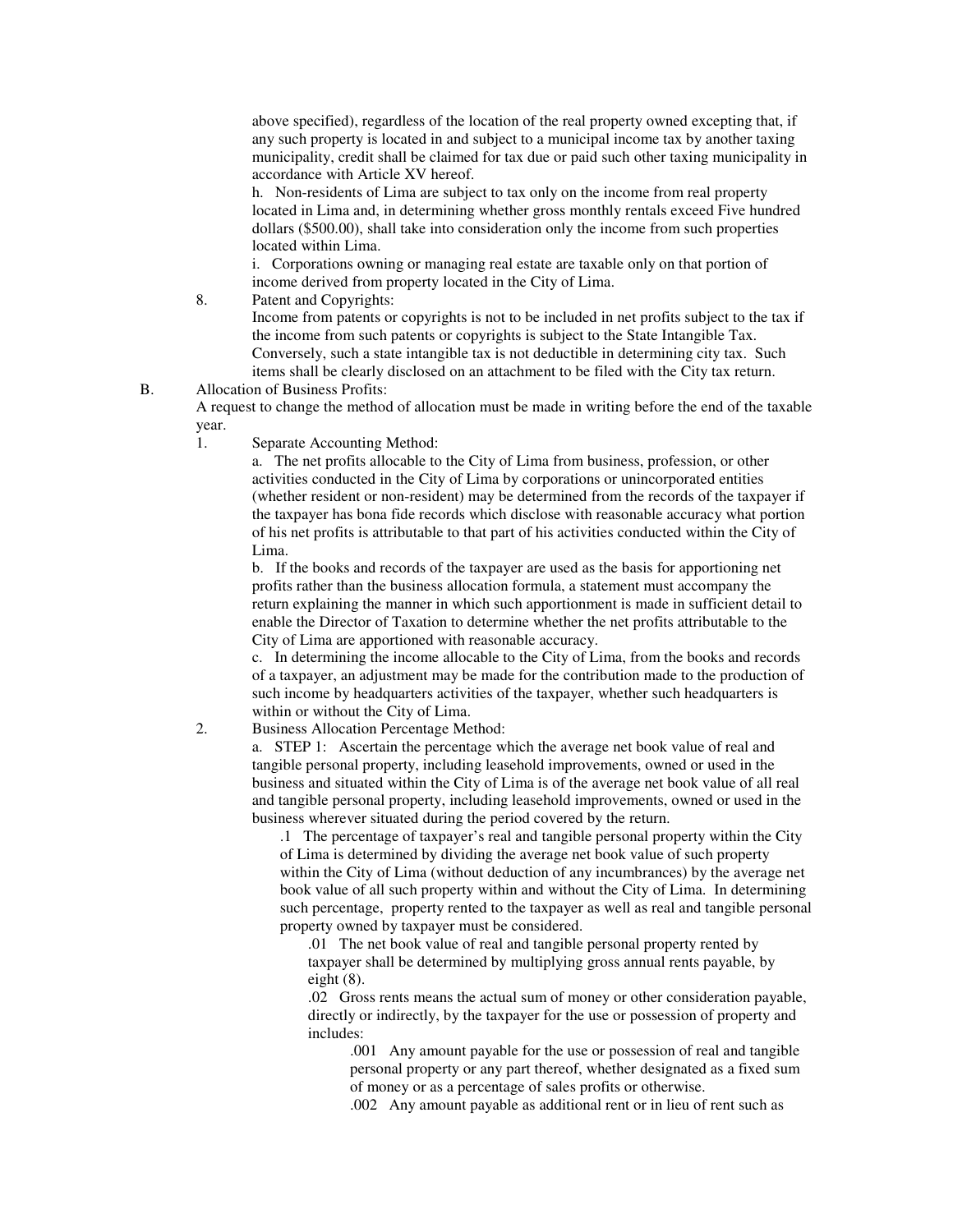interest, taxes, insurance, repairs or other amounts required to be paid by the terms of a lease or other arrangement.

- b. STEP 2: Ascertain the percentage which the gross receipts of the taxpayer derived from sales made and service rendered in the City of Lima is of the total gross receipts wherever derived during the period covered by the return.
	- .1 The following sales shall be considered City of Lima sales:
		- .01 All sales made through retail stores located within the City of Lima to purchasers within or without the City of Lima except such of said sales to purchasers outside the City of Lima that are directly attributable to regular solicitations made outside the City of Lima personally by taxpayer's employees. .02 All sales of tangible personal property delivered to purchasers within the City of Lima if shipped or delivered from an office, store, warehouse, factory, or place of storage located within the City of Lima.

 .03 All sales of tangible personal property delivered to purchasers within the City of Lima even though transported from a point outside the City of Lima if the taxpayers is regularly engaged through its own employees in the solicitation or promotion of sales within the City of Lima and the sales is directly or indirectly the result of such solicitation.

 .04 All sales of tangible personal property shipped from an office, store, warehouse, factory, or place of storage within the City of Lima to purchasers outside the City of Lima if the taxpayer is not, through its own employees regularly engaged in the solicitations or promotion of sales at the place of delivery.

 .05 Charges for work done or services performed incident to a sale, whether or not included in the price of the property, shall be considered gross receipts from such sale.

- .2 In the application of the foregoing subparagraphs, a carrier shall be considered the agent of the seller regardless of the FOB point or other conditions of the sale, and the place at which orders are accepted or contracts legally consummated shall be immaterial. Solicitation of customers outside of the City of Lima by mail or phone from an office, or place of business within the City of Lima, shall not be considered a solicitation of sales outside of the City of Lima.
- c. STEP 3: Ascertain the percentage which the total wages, salaries, commissions, and other compensation of employees within the City of Lima is of the total wages, salaries, commissions, and other compensation of all the taxpayer's employees within and without of the City of Lima during the period covered by the return. .1 Salaries and reasonable compensation paid owners or credited to the account of owners or partners during the period covered by the return are considered wages for the purpose of this computation.

 .2 Wages, salaries, and other compensation shall be computed on the cash or accrual basis in accordance with the method of accounting used in the computation of the entire net income of the taxpayer.

.3 In the case of an employee who performs services both within and without the City of Lima, the amount treated as compensation for services performed within the city shall be deemed to be:

 .01 In the case of an employee whose compensation depends directly on the volume of business secured by him, such as a salesman on a commission basis, the amount received by him for the business attributable to his efforts within the City of Lima.

 .02 In the case of an employee whose compensation depends on other results achieved, the proportion of the total compensation received which the value of his services within the City of Lima bears to the value of all his services, and .03 In the case of an employee compensated on a time basis, the proportion of the total amount received by him which his working time within the City of Lima is of his total working time.

d. STEP 4: Add the percentages determined in accordance with Steps 1, 2, and 3 or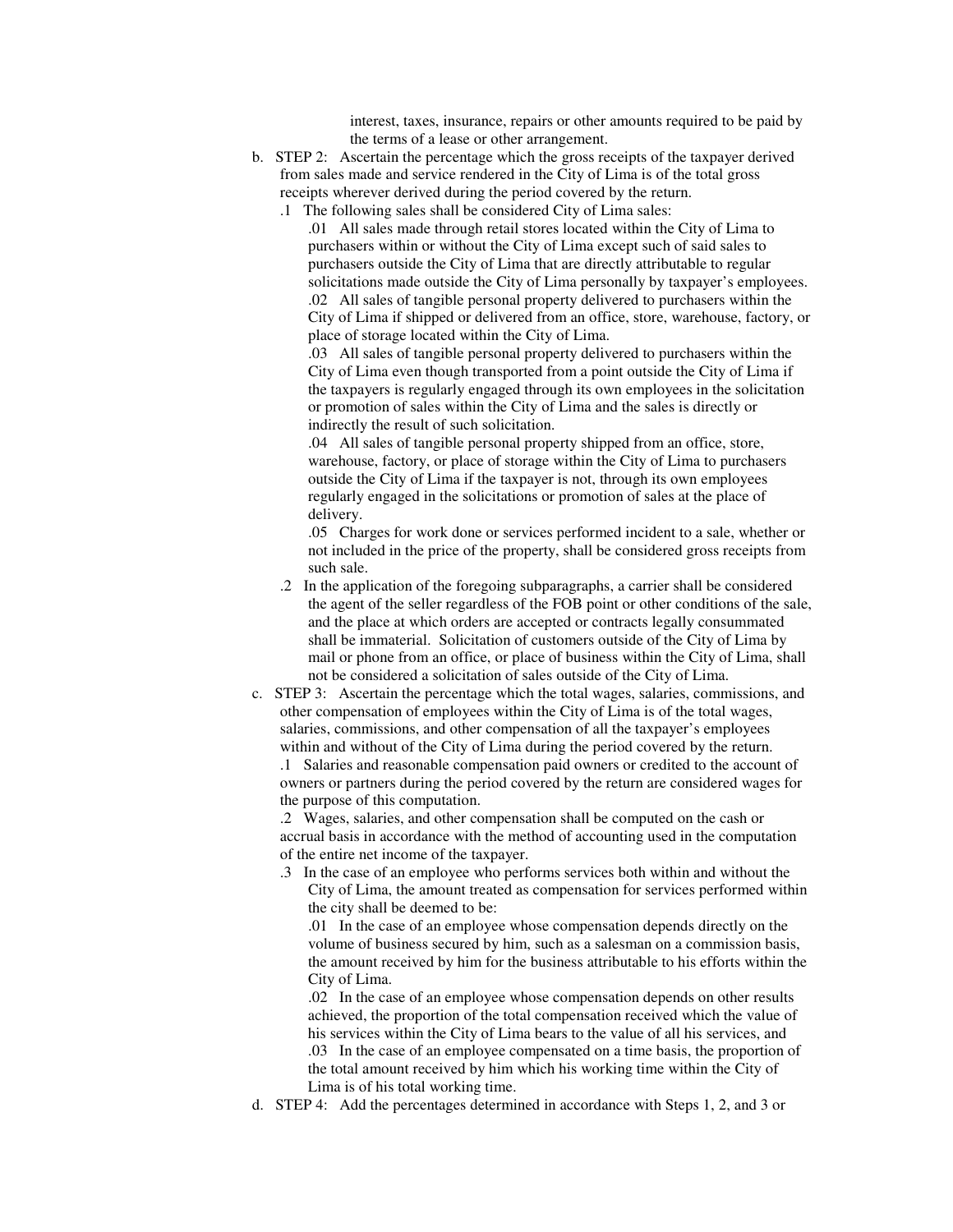such of the aforesaid percentages as may be applicable to the particular taxpayer's business and divide the total so obtained by the number of percentages used in ascertaining said total. The result so obtained is the business allocation percentage. In determining the average percentage, a factor shall not be excluded from the computation merely because said factor is found to be allocable entirely outside the City of Lima. A factor is excluded only when it does not exist anywhere.

- e. STEP 5: The business allocation percentage determined in Step 4 above shall be applied to the entire taxable net profits of the taxpayer wherever derived to determine the net profits allocable to the City of Lima.
- 3. Substitute Method:

 a. In the event a just and equitable result cannot be obtained under the formula, the Board, upon application of the taxpayer or the Director of Taxation, may substitute other factors in the formula or prescribe other methods of allocating net income calculated to effect a fair and proper allocation.

 b. Application to the Board to substitute other factors in the formula or to use a different method to allocate net profits must be made in writing before the end of the taxable year and shall state the specific grounds on which the substitution of factors or use the specific grounds on which the substitution of factors or use of a different method is requested and the relief sought to be obtained. A copy thereof shall be served at the time of filing upon the taxpayer or the Director of Taxation as the case may be. No specific form need be followed in making such application. Once a taxpayer has filed under a substitute method, he must continue to so file until given permission to change by the Board of Review.

C. Operating Loss Carry Forward:

 1. The portion of a net operating loss, based on income taxable under the Ordinance may be applied against the portion of the profit of succeeding year(s) allocable to the City of Lima, until exhausted but in no event for more than five (5) taxable years. No portion of a net operating loss shall be carried back against net profits of any prior year.

 2. In the event net profits are allocated, both within and without the City of Lima, the portion of a net operating loss sustained shall be allocated to the City of Lima in the same manner as provided herein for allocating net profits to the City of Lima. The portion of net operating loss to be carried forward shall be determined in the year the net operating loss is sustained, on the basis of the allocation factors applicable to that year. The same method of accounting and allocation must be used in the year to which an operating loss is carried as was used in the year in which the operating loss was sustained.

 3. In the case of fiscal years beginning prior to the effective date of the Ordinance, the net operating loss deduction will be that portion of the operating loss that the number of months of the fiscal year after the effective date of the Ordinance bears to the total number of months in such fiscal year.

 4. A short fiscal year (a fiscal year of less than twelve (12) months) in cases where there has been a change in accounting period, where a new taxpayer selects a short fiscal year, or where a new taxpayer operates in the City of Lima for less than his full accounting period, shall be considered as a full taxable fiscal year.

 5. In any return in which a net operating loss deduction is claimed, a schedule should be attached showing:

a. Year is which net operating loss was sustained.

 b. Method of accounting and allocation used to determine portion of net operating loss allocable to the City of Lima.

- c. Amount of net operating loss used as a deduction in prior years.
- d. Amount of net operating loss claimed as a deduction in current year.

6. The net operating loss of a business which loses its identity through merger, consolidation, etc., shall not be allowed as a carry-forward loss deduction to the surviving business entity. 7. In the case of a net operating loss in the filing of consolidated returns, see Article III, paragraph D.

D. Consolidated Returns:

1. Consolidated returns may be filed by a group of corporations who are affiliated through stock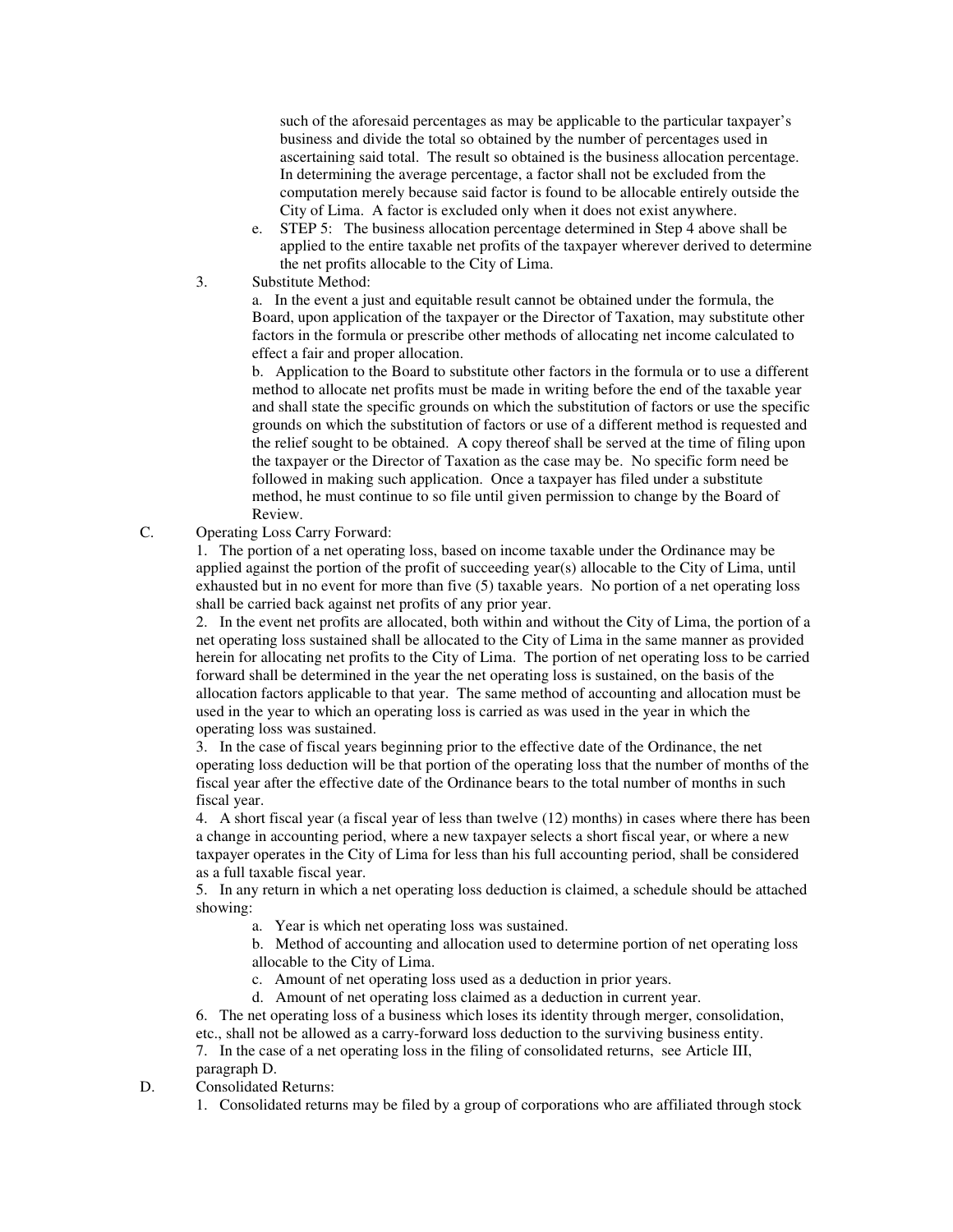ownership. For a subsidiary corporation to be included in a consolidated return, 80% of its stock must be owned by the other members of the affiliated group. A consolidated return must include all companies which are so affiliated.

 2. Once a consolidated return has been filed for any taxable year, the consolidate group must continue to file consolidated returns in subsequent years unless:

a. Permission in writing is granted by the Director of Taxation to file separate returns.

 b. A new corporation other than a corporation created or organized by a member of the group has become a member of the group during the taxable year.

 c. A corporation member of the group is sold or exchanged. Liquidating a corporation or merging one of the corporations of the group into another will not qualify the group for filing separate returns.

3. If a corporation becomes a member of the group during the taxable year, the consolidated return must include the income for the entire taxable year of the common parent corporation and any subsidiaries which were members of the group for the entire year, plus the income of each subsidiary which becomes a member of the group during the year for the period beginning with the date it became a member of the affiliated group. For the period prior to the time any subsidiary became a member of the group, separate returns must be filed for that subsidiary. When a subsidiary ceases to be a member of the affiliated group, the consolidated return must include the income of such subsidiary for the period during which it as a member of the group, but for the period after it ceases to be a member, separate returns must be filed.

If a corporation has been a member of the affiliated group for less than one month of the taxable year of the group, it may be considered as not being part of the group. Similarly, a subsidiary may be considered as being a member of the affiliated group during the entire taxable year of the group if the period during which it was not a member of the group does not exceed one month. If a subsidiary is a member of the consolidate group for only part of a taxable year, the income considered to be earned in such fractional part of the year shall be that portion of the net income for the entire year which the number of days it was a member of the group bears to the total number of days in a taxable year.

4. In determining the allocation fraction where a corporation becomes a member of the group or ceases to be a member of the group during the taxable year, the property fraction (Step 1 of the formula) shall be determined on the basis of the average net book value of the property during the period such corporation was a member of the group. The rental portion of the fraction, however, shall be computed at 8 times the annual rent. The gross receipts and wages fractions shall be based on the actual figures.

5. All subsidiary corporations must agree in writing to the filing of the consolidated return as they will be liable for the tax as well as will be the parent corporation.

6. The net operating loss carryover of a corporation which filed a separate return in a prior year may be carried over to the consolidated return but will be limited in amount to the amount of that same corporation's net income included in the consolidation. The net operating loss carryover from a separate year shall be deducted first before application of the allocation fraction. After application of the allocation fraction, the consolidated net operating loss carryover allocation to the City of Lima shall be allowed.

7. In consolidating the net income, the taxable income of each corporation shall be computed in accordance with the provisions governing the taxable income of separate corporations except that there shall be eliminated unrealized profits and losses in transactions between members of the affiliated group.

8. In determining expenses that are not allowable because they are allocable to non-taxable income, such calculations shall be based on the consolidated net income. As an example, intercompany dividends which are eliminated in the consolidation will not be taken into consideration in determining no-taxable income.

#### E. Exceptions:

The following shall not be considered taxable:

 1. Poor relief: Unemployment insurance benefits, supplemental unemployment benefits, old age pensions, or similar payments received from local, state, or Federal governments or charitable or religious organizations. SUB-pay paid by an employer does not fall in this category.

2. Proceeds of insurance, annuities, workman's compensation insurance, social security benefits,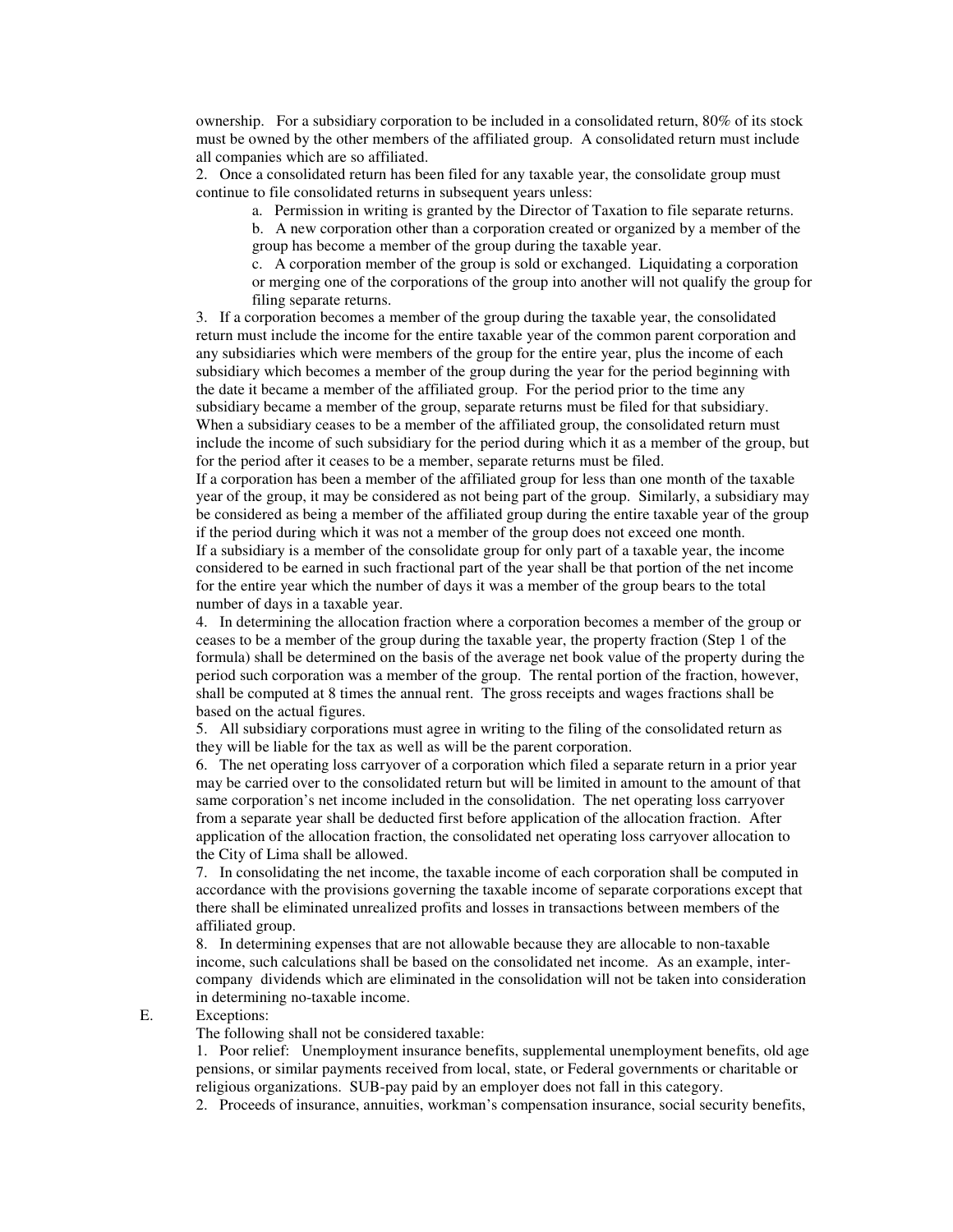pensions, compensation for damages for personal injuries and like reimbursement, not including damages for loss of profits.

3. Compensation for damage to property by way of insurance or otherwise.

 4. Interest and dividends from intangible property if such income is subject to taxation under the Intangible Personal Property Tax Laws of the State of Ohio, or is specifically exempted from taxation under said laws.

5. Military pay and allowances received as a member of the armed forces of the United States.

 6. Any charitable, educational, fraternal, or other type of non-profit association or organization enumerated in Section 718.01 of the Revised Code of Ohio which is exempt from payment of real estate taxes is exempt from payment of the tax imposed by this Ordinance.

 7. Any association or organization falling in the category listed in the preceding paragraph not exempt from the payment of real estate taxes is required to file declarations and final returns and remit the taxes levied under the Ordinance on all business activities of a type ordinarily conducted for profit by taxpayers operating for profit.

 8. Where such non-profit association or organization conducts income producing business both within and without the corporate limits, it shall calculate its profits allocable to the City of Lima under the method or methods provided above.

#### **ARTICLE IV EFFECTIVE PERIOD OF TAX**

A. The Tax imposed by Section 880.03 of the Ordinance shall be levied, collected and paid with respect to salaries, wages, bonuses, incentive payments, commissions, fees, and other compensation earned during the effective period of the Ordinance.

B. The tax imposed by Section 880.03 of the Ordinance, with respect to net profits of trades, businesses, professions, enterprises, undertakings, and other activities, is on the net profits earned during the effective period of the Ordinance.

#### **ARTICLE V RETURN AND PAYMENT OF THE TAX**

A. Date and Requirement for Filing:

 1. On or before April 30th of the year following the effective date of the Ordinance and each year thereafter, every person subject to the provisions of Section 880.03 of the Ordinance shall, except as hereinafter provided, make and file with the Director of Taxation, a return on a form prescribed by, and obtainable upon request from, the Director of Taxation, whether or not a tax be due.

 2. If the return is made for a fiscal year or any period less than a year, said return shall be made within four (4) months from the end of each fiscal year or other period.

 3. Every person subject to the provisions of Section 880.03 of the Ordinance shall, except as hereinafter provided, file a return setting forth the aggregate amount of salaries, wages, commissions, and other personal service compensation , net profits from business or other activities, including the rental from use of real and personal property, and other income taxable under the Ordinance, received for the period covered by the return and such other pertinent facts and information in detail as the Director of Taxation may require.

 4. Where an employee's entire earnings for the tax period are paid by an employer or employers, and the 1.5 per cent tax thereon has in each instance been withheld and deducted by the employer or employers from the gross amount of the entire earnings of such employee-taxpayer, and where the employer of such employee has filed a report or return in which such employee's entire and only earnings are reported to the Director of Taxation, and where such employee has no taxable income other than such earnings and the tax so withheld has been paid to the Director of Taxation, such employee need not file a return.

 5. An employee who is permitted to deduct business expenses from gross wages, salaries, or commissions, must file a return in order to claim such deductions even though all or part of such wages, salaries, or commissions are subject to withholding.

 6. Any taxpayer who received taxable income not subject to withholding under the Ordinance must file a return.

 7. Any taxpayer having income, wages, or other compensation for which a return must be filed and also having net profits from a business covering the same or a different period, is required to file only one return.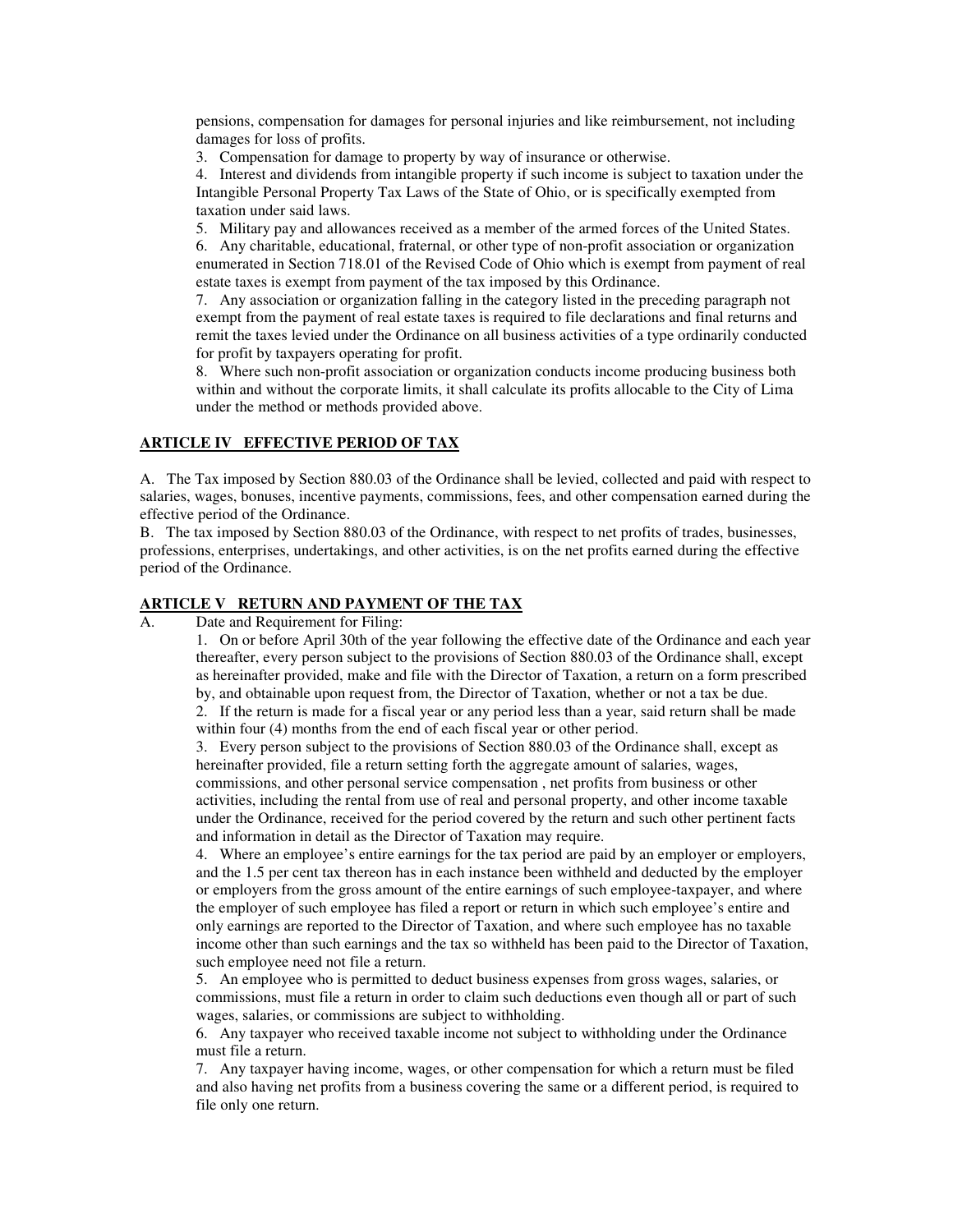8. Trustees of active trust are required to file returns and pay the tax on the taxable income thereof.

9.

 a. Except as provided for herein, the tax is on the partnership or association as an entity, whether resident or non-resident, and a return is required disclosing the net profits allocable to Lima and the tax paid thereon. However, any resident partner or member of an unincorporated entity is required to make a return and pay the tax on income allocable outside Lima in accordance with Article III-A.3.b and 4.b.;

 b. Notwithstanding the provisions of Section 880.03 of the Ordinance, a resident or nonresident unincorporated entity may, in lieu of paying the tax on the entire net profits of the entity, request permission to file the entity return as an Information Return Only when:

.1 Any portion of the entity profits is allocable to another taxing municipality; or

 .2 One or more of the owners or members is a resident and subject to a municipal income tax in his municipality of residence on his distributive share of the net profits of the entity, or

 .3 One or more of the owners or members is a non-resident and any portion of the entity income is allocable outside the City of Lima.

c. If such permission is granted, the entity return shall include all required schedules and amount and manner of determining income subject to Lima Income Tax, and a complete list of all members or owners and their distributive shares of the entity net profits. In addition, each individual owner or member is required to file a declaration and a return and to pay the tax on his distributive share of the entity net profits, excepting that:

 .1 A resident owner or member shall be entitled to the credit provided for in Section 880.15 of the Ordinance on that portion of his distributive share of the entity net profits allocable to, and taxable by, another taxing municipality.

 .2 A non-resident owner or member shall exclude such portion of his distributive share of the entity net profits as is allocable outside Lima.

- d. The granting of permission to file an information return shall not relieve the entity, as such, of the payment of any tax due and unpaid from any individual owner or member, or from the responsibility of withholding the tax from employees and remitting such tax pursuant to Section 880.06 of the Ordinance.
- 10. A Husband and wife may file a joint return.
- B. Information Required and Reconciliation with Federal Returns.

 1. In returns filed hereunder, there shall be set forth the aggregate amount of salaries, wages, bonuses, incentive payments, commissions, fees, and other compensation subject to the tax earned from each employer, taxable net profits and other pertinent information as the Director of Taxation may require.

 2. Where figures of total income, total deductions, and net profits are included, as shown by a Federal return, any items of income as are not subject tot the City of Lima tax and unallowable expenses shall be eliminated in determining net income subject to the City of Lima tax. The fact that any taxpayer is not required to file a Federal tax return does not relieve him from filing a Lima tax return.

 a. Losses incurred by a Joint Venture or a Partnership are not deductible unless the taxpayer or taxpayers claiming the loss are actually involved in the operation of the Joint Venture or Partnership.

3. If a change in Federal income tax liability made by the Federal Internal Revenue Service, or by a judicial decision, results in an additional amount of tax payable by the taxpayer within three (3) months after receipt of the final notice from the Federal Internal Revenue Service of final Court decision, see Article V- E.2.

4. If a change in Federal income tax liability results in a reduction of taxes owed and paid to the City of Lima, a claim for refund shall be filed with the Director of Taxation as prescribed in Section 880.11 of the Ordinance and Article XI-B of these regulations.

5. Where credit is claimed for taxes due or paid another taxing municipality as provided for by Section 880.15 of the Ordinance, the amount of such credit shall be determined and claimed in accordance with Article XV hereof. Such claim shall be on a form prescribed by the Director of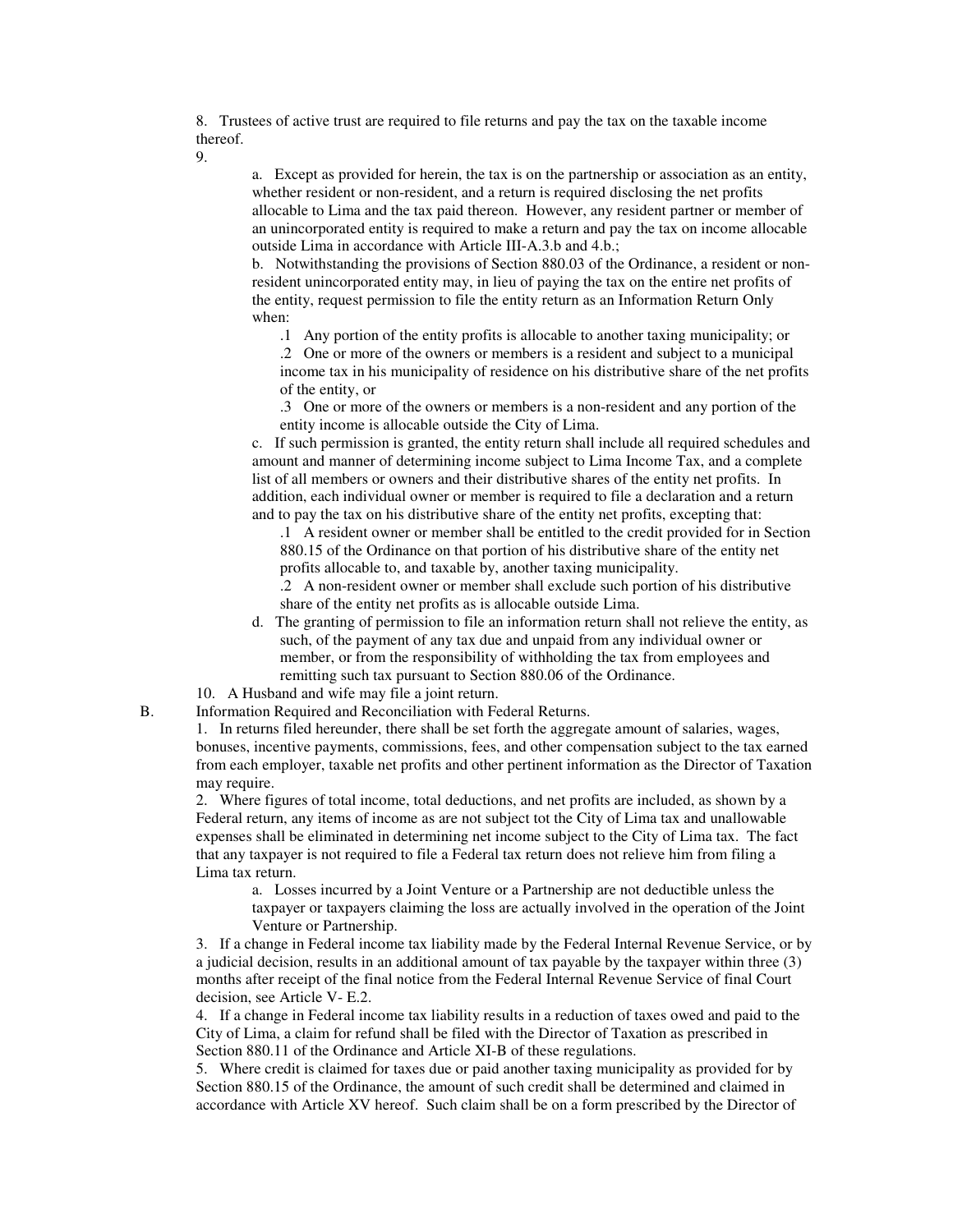Taxation.

C. Extensions.

 1. Upon written request of the taxpayer made on or before the date for filing the return, and for good cause shown, the Director of Taxation may extend the time for filing such return for a period of not to exceed six (6) months, or to three months beyond any extension requested of or granted by the Federal Internal Revenue Service. Whenever he deems such necessary, the Director of Taxation may require a tentative return accompanied by payment of the estimated tax. No penalty or interest will be assessed in those cases in which the return is filed and the final tax paid within the period as extended, provided all other filing and payment requirements of the Ordinance have been met.

 2. Information returns, schedules, and statements needed to support tax returns are to be filed within the time limits set forth for filing the tax returns.

## D. Payment with Return.

 1. The payment due at the time of filing the return shall be the amount of the tax imposed by the Ordinance after deducting:

 a. The amount of Lima income tax deducted (withheld) at the source by an employer or employers pursuant to Section 880.06 of the Ordinance.

 b. Such portion of the tax as has been paid on the Declaration of Estimated Lima Income Tax in accordance with Section 880.07 of the Ordinance, including any overpayment of the previous year's Lima Income Tax which has not been refunded.

 c. Credit for any tax paid or due another taxing municipality in accordance with Section 880.15 of the Ordinance.

2. Should the return indicate an overpayment of the tax to which the City of Lima is entitled under the provisions of the Ordinance, such overpayment may be applied against any subsequent liability or, at the election of the taxpayer and so indicated on the return, such overpayment or portion thereof shall be refunded. Provided, further, that no additional taxes or refunds of less than one dollar (\$1.00) shall be collected or refunded.

E. Amended Returns:

 1. Where necessary, an amended return must be filed in order to report additional income and pay any additional tax due, or claim a refund of tax overpaid, subject to the requirements and/or limitations contained in Section 880.11 & 880.12. Such amended return shall be on a form obtainable on request from the Director of Taxation. A taxpayer may not change the method of accounting or apportionment of net profits after the due date for filing the original return.

 2. Within three (3) months from the final determination of any Federal tax liability affecting the taxpayer's City of Lima tax liability, such taxpayer shall make and file an amended City of Lima return showing income subject to the City of Lima Tax based upon such final determination of Federal tax liability, and pay any additional tax shown due thereon or make claim for refund of any overpayment.

A. Duty of Withholding:

 1. Except as otherwise provided herein, it is the duty of each employer within or doing business within the City of Lima, who employees one or more persons whether as an employee, officer, director, or otherwise, to deduct, each time any compensation is paid, the tax of 1.5 per cent from:

 a. The gross amount of all salaries, wages, bonuses, incentive payments, fees, commissions, or other forms of compensation paid to residents of the City of Lima, regardless of the place where the services are rendered; and,

 b. All compensation paid non-residents for services rendered, work performed, or other activities engaged in within the City of Lima.

2. All employers within or doing business within the City of Lima are required to make the collections and deductions specified in this article, regardless of the fact that the services, on account of which any particular deduction is required, as to residents of the City of Lima, were performed outside the City of Lima.

3. Employers who do not maintain a permanent office or place of business in the City of Lima, but who are subject to tax on net profits attributable to the City of Lima, under the method of allocation provided for in the Ordinance, are considered to be employers within the City of Lima and subject to the requirement of withholding.

4. The mere fact that the tax is not withheld will not relieve the employee of the responsibility of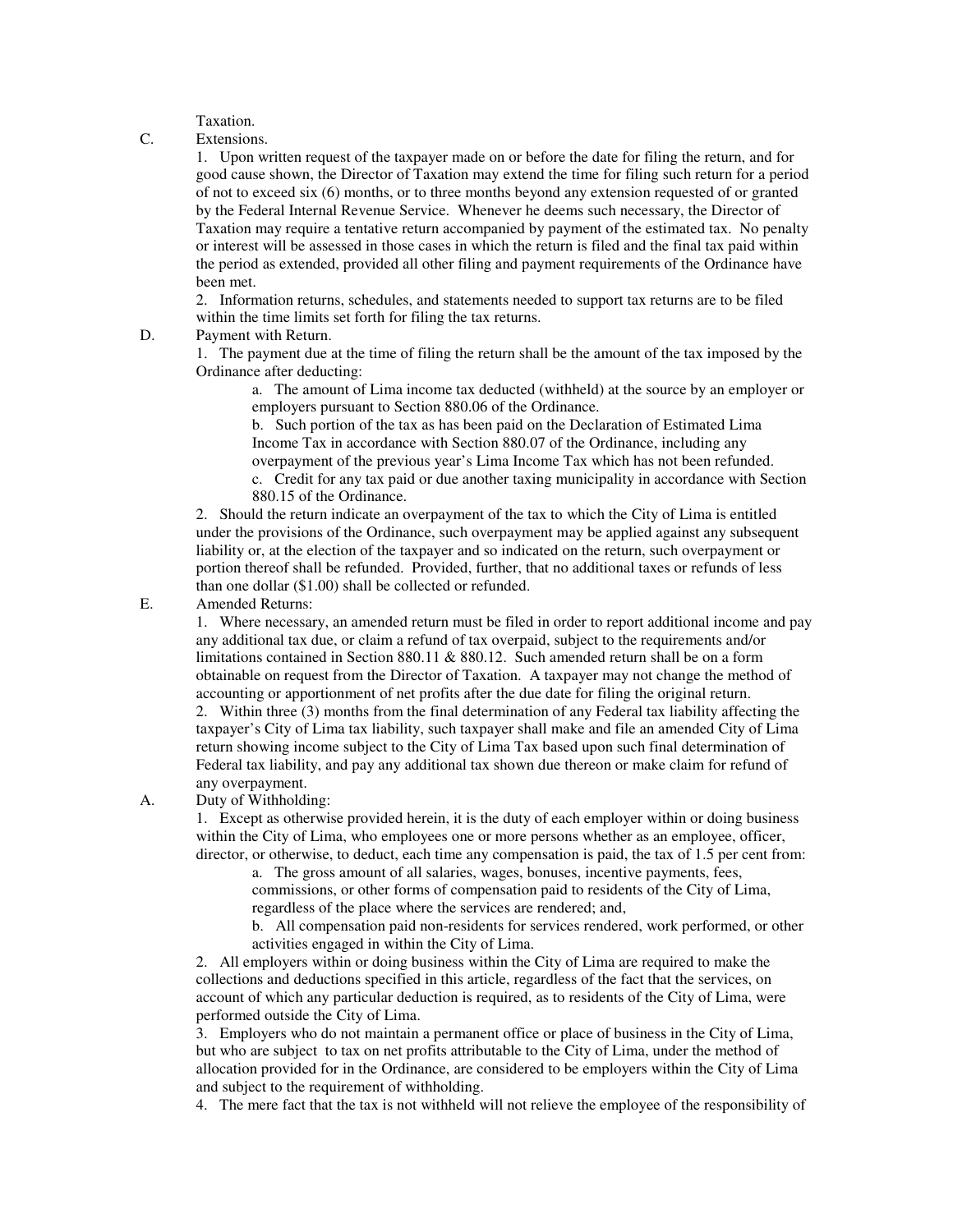filing a return and paying the tax on the compensation paid. If the employer has withheld the tax and failed to pay the tax withheld to the Director of Taxation, the employee is not liable for the tax so withheld.

5. Commissions and fees paid to professional men, brokers, and others who are independent contractors, and not employees of the payer are not subject to withholding or collection of the tax at the source. Such taxpayers must in all instances file a declaration and return and pay the tax pursuant to the provisions of the Ordinance and Articles V and VII of the regulations.

6. Where a non-resident received compensation for personal services rendered or performed partly within and partly without the City of Lima, the withholding employer shall deduct, withhold, and remit the tax on that portion of the compensation which is earned within the City of Lima in accordance with the following rules of apportionment:

 a. If the non-resident is a salesman, agent or other employee whose compensation depends directly on the volume of business transacted or chiefly effected by him, the deducting and withholding shall attach to the portion of the entire compensation which the volume of business transacted or chiefly effected by the employee within the City of Lima bears to the total volume of business transacted by him within and outside the City of Lima.

 b. The deducting and withholding of personal service compensation of other nonresident employees, including officers of corporations, shall attach to the proportion of the personal service compensation of such employee which the total number of his working hours within the City of Lima is of the total number of working hours.

 c. The fact that non-resident employees are subject to call at any time does not permit the allocation of pay for time worked within the City of Lima on a seven-day-per week basis. The percentage of time worked in the City of Lima will be computed on the basis of a forty-hour week unless the employer notifies the Director of Taxation that a greater or lesser number of hours per week is worked.

 d. The occasional entry into the City of Lima of anon-resident employee who performs the duties for which he is employed primarily outside the City, shall not be deemed to take such employee out of the class of those rendering their services entirely outside the City of Lima.

7. An employer shall withhold the tax on the full amount of any advances made to an employee on account of commissions.

8. An employer required to withhold the tax on compensation paid to an employee shall, in determining the amount on which the tax is to be withhold, ignore any amount allowed and paid to the employee for expenses necessarily and actually incurred by the employee in the actual performance of his services, provided such expenses are incurred in earning compensation including commissions, and are not deducted as a business expense by the employee under Article III of these regulations.

9. An employer, whose records show that an employee is a non-resident of the City of Lima and has not knowledge to the contrary shall be relieved of the responsibility of withholding the tax on personal service compensation paid to such employee for services performed by the employee outside the City of Lima, provided, however, that such employer must withhold the tax on all personal service compensation paid such employee after the Director of Taxation notifies such employer in writing that such employee is a resident of the City of Lima. All employees are required to notify the employer of any change of residence and the date thereof. 10.

 a. A Lima employer is required under the Ordinance to withhold the tax of 1.5 per cent from the compensation paid Lima residents regardless of where the services compensated for were performed. Any Lima employer who employs a Lima resident in another taxing municipality and is subject to the withholding provisions of both Ordinances, shall withhold and remit tax as follows:

.1 If the rate of tax levied by the other taxing municipality is the same as is imposed by the Lima Ordinance, the Lima employer shall withhold the tax of 1.5 per cent on the entire wage earned by such Lima resident, and shall remit to such other taxing municipality the tax on the wages earned by such Lima resident in such other taxing municipality, remitting to the City of Lima only the balance, if any, of the tax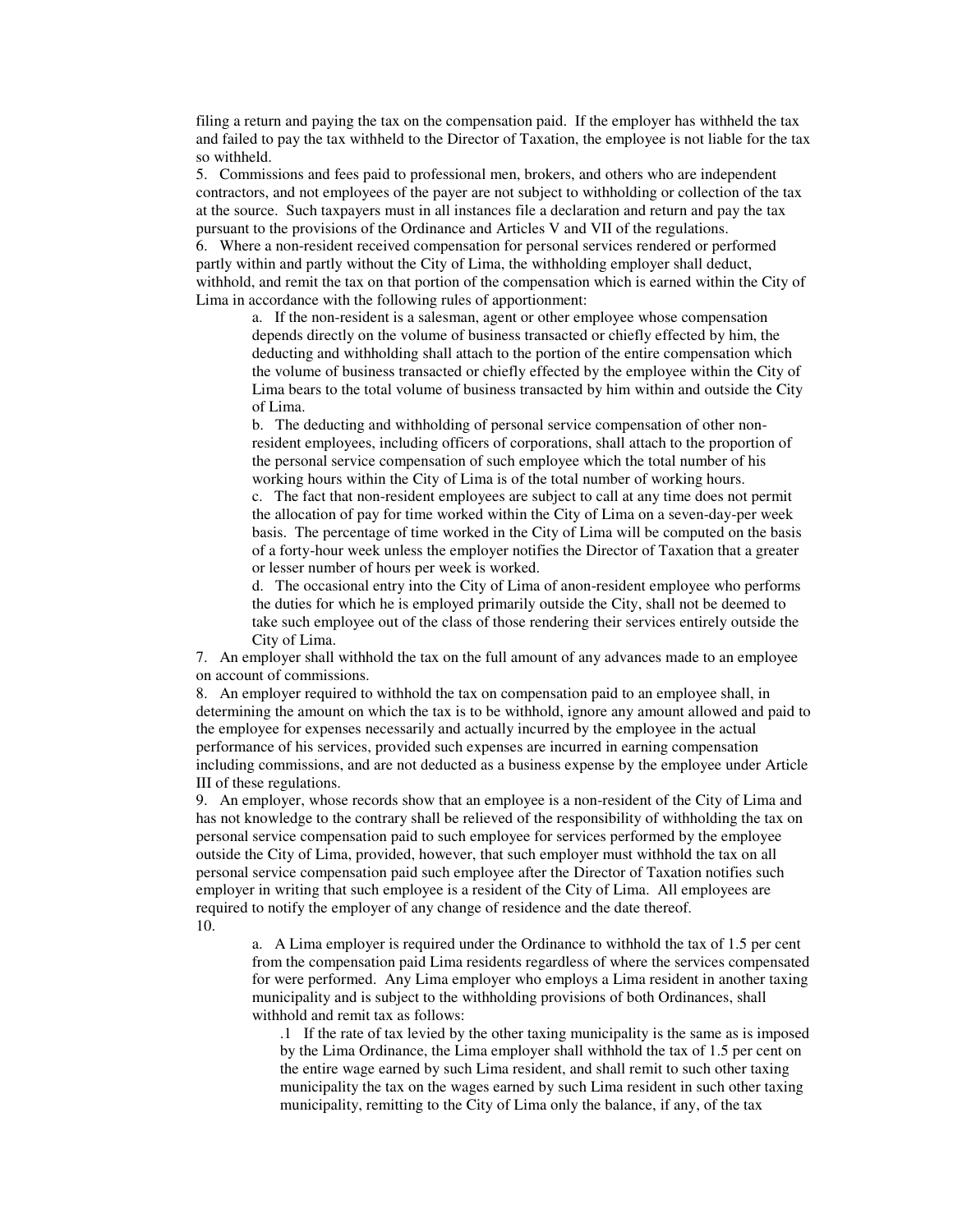withheld.

.2 If the rate of tax levied by the other taxing municipality is less than the rate imposed by the Lima Ordinance, such employer shall withhold tax of 1.5 per cent on the entire wage earned by such Lima resident, and shall remit to the other taxing municipality only the tax imposed by the Ordinance of such other taxing municipality on the income earned therein by such Lima resident, and shall remit to the City of Lima the balance of the tax withheld.

.3 If the rate of tax levied by the other taxing municipality is at a higher rate than the rate imposed by the Lima Ordinance, such Lima employer shall withhold and remit to such other taxing municipality the full rate of tax imposed by that other municipality on compensation earned therein by such Lima resident, remitting to the City of Lima only the tax withheld on wages earned other than in such higher taxing municipality.

11. Subject to approval by the Board of Review, the Director of Taxation shall have authority to permit the filing of individual returns and payment thereon of employers of less than four (4) employees and to enter into agreement with other taxing municipalities permitting an employer to withhold the entire tax on the wages of a taxpayer working in more than one taxing municipality either for the taxing municipality in which the employer has his principal place of business or the taxing municipality in which the employee resides.

12. No person shall be required to withhold the tax on the wages or other compensation paid domestic servants employed exclusively in or about such person's residence, but such employee shall be subject to all of the requirements of the Ordinance.

B. Return and Payment of Tax Withheld and Status of Employers.

1. The deductions from salaries, wages, and other compensation required to be made by employers are to begin with the compensation earned on and after the effective date of the Ordinance. The employer (in addition to any return required to be filed with respect to his own earnings or net profits) shall, on or before the last day of the month next following each quarterly period, make a return (Form LW-1) and pay to the Director of Taxation the full amount of the tax so deducted or withheld with respect to compensation paid all of his employees subject to the tax under the Ordinance. In the event the total monthly employee deductions are \$300.00 or more, the employer shall make a return and pay such amount to the Director of Taxation on or before the fifteenth day of the month following the month in which such deductions were made. Provided, in the event tax has been withheld from Lima residents and remitted to other taxing municipalities, the tax so remitted shall be indicated on Form LW-1. The return (Form LW-1) required to be filed under this article shall be made on a form furnished by or obtainable on request from the Director of Taxation.

2. If more than the amount of tax required to be deducted by the Ordinance is withheld from an employee's pay, such excess may be refunded by the employer or the Director of Taxation, depending upon the circumstances and the time when the over-withholding is determined as follows:

a. Current Employees:

.1 If the over-withholding is discovered in the same quarterly period, the employer shall make the necessary adjustment directly with the employee and the amount to be reported on the LW-1 as withheld shall be the corrected amount.

.2 If the over-withholding is discovered in a a subsequent quarter of the same calendar year, the employer may make proper adjustment with the employee. In such case, the LW-1 for the quarter in which the adjustment is made shall indicate the total amount actually withheld, the amount of the adjustment deducted therefrom, and the corrected amount reported on the LW-1.

.3 If the over-withholding is discovered in the following year, the employer should notify the Director of Taxation of such over-withholding and the circumstance thereof. Upon proper verification, the Director of Taxation shall refund to the employee, upon application by the employee, the amount of such excess withholding.

b. Former employees:

.1 In case too much has been withheld from an employee who is no longer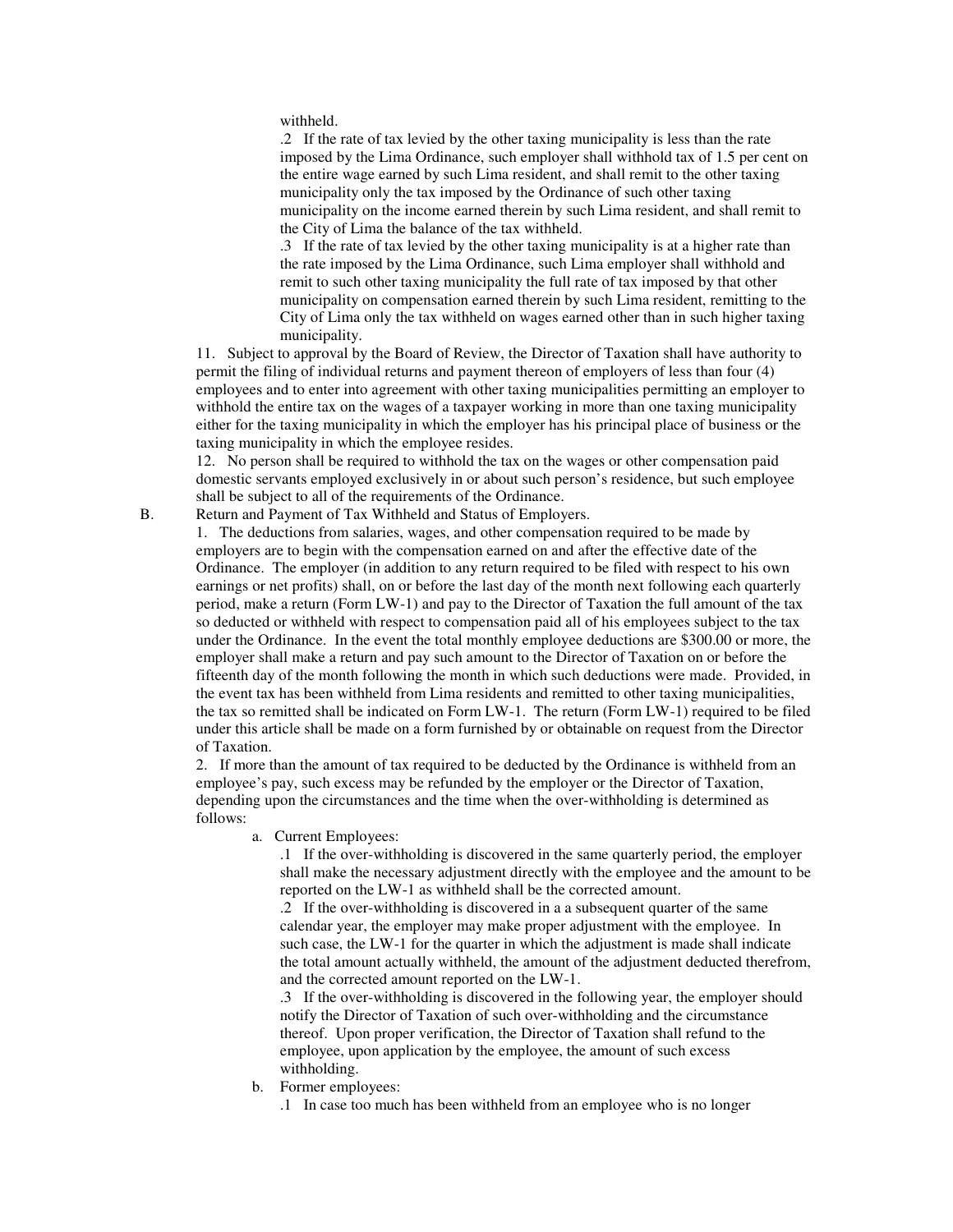employed by the employer, the employer shall notify the Director of Taxation of the amount and circumstances of such over-withholding and the Director of Taxation shall then refund to the employee, upon application by the employee, the amount of such excess withholding; or

.2 If the error is discovered by the employee, such employee shall file a claim with the Director of Taxation, and, upon verification thereof by the employer, the Director of Taxation shall refund to the employee the amount of such excess withholding.

Non-Resident Employed Outside the City:

Where an employer has withheld the tax from all wages of a non-resident of the City of Lima and such non-resident has bee employed outside of the City of Lima for all or a part of the time, such employee shall file a claim with the Director of Taxation covering such erroneous withholding and the Director of Taxation shall, upon verification thereof by the employer, refund to the employee the amount of such excess withholding. d. Insufficient Withholding:

If less than the amount of tax required to be deducted is withheld from an employee, such deficiency shall be withheld from subsequent wages. However, if the employeeemployer relationship has terminated, the employer shall notify the Director of Taxation of such deficiency and the reason therefor.

3. Every employer is deemed to be a trustee for the City of Lima in collecting and holding the tax required under the Ordinance to be withheld and the funds so collected by such withholding are deemed to be trust funds.

4. Every such employer required to deduct and withhold the tax at the source is liable directly to the City of Lima for payment of such tax whether actually collected from such employee or not. 5. On or before the 31st day of January, following any calendar year in which such deductions have been made by any employer, such employer shall file with the Director of Taxation, an information return for each employee form whom the City of Lima Income Tax has been withheld, showing the name, address, and Social Security number of the employee, the total amount of compensation paid during the year and the amount of the City of Lima Income Tax withheld from such employee.

6. For the convenience of employers, the information return may be made in one of three ways at the election of each employer, as follows:

 a. Those employers using Form LW-2 furnished commercially may submit a copy of such commercial Form LW-2 providing the copy furnished the City of Lima clearly shows the information required in paragraph 5 immediately preceding.

 b. Those employers not using Form LW-2 furnished commercially may obtain forms upon request from the Director of Taxation.

 c. Where the furnishing of this information as above indicated will create a distinct hardship, the employer upon written request to the Director of Taxation, may be permitted to furnish a list of all employee's full name, last known address, Social Security number, gross amount of compensation paid during the year and the amount of City of Lima Income Tax withheld. Such list may be compiled on any mechanical equipment presently used by the employer, but provision must be made for spacing equal to at least three lines between each name. The employer's name must be indicated on each sheet, each sheet must be numbered and the total number of sheets comprising the complete report indicated on the first page.

 d. The gross compensation to be reported for each employee shall be for the full twelve (12) calendar months of the year or such portion thereof as the employee reported on was employed.

7. In addition to such information returns, and at the time the same are filed, such employer shall file with the Director of Taxation, Form LW-3 to enable the Director of Taxation to reconcile the sum total of compensation paid and taxes withheld as disclosed by information return LW-2, or list of employees, and prior returns and remittances made pursuant to the Ordinance.

C. Fractional Parts of Cent:

 In deducting and withholding the tax at the source and in payment of any tax due under the Ordinance, a fractional part of a cent shall be disregarded unless it amounts to one-half cent or more, in which case it shall be increased to one cent.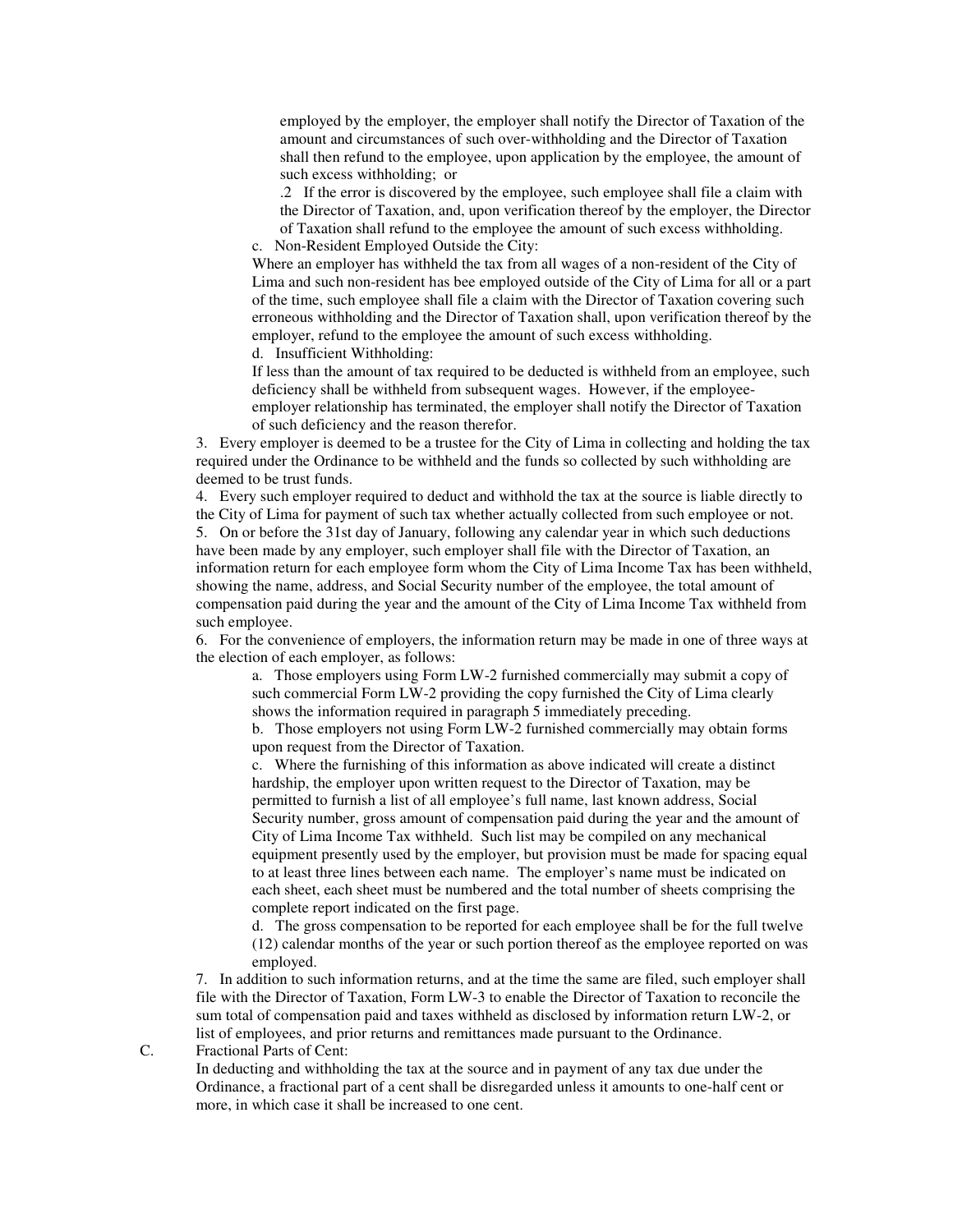### **ARTICLE VII DECLARATIONS**

#### A. Requirement of Filing:

1. A declaration of estimated tax shall be filed by every taxpayer who anticipates receiving taxable income from which Lima income tax will not be withheld by an employer or employers. Every Lima resident employed in another taxing municipality and subject to withholding therein is nevertheless required to file a declaration of estimated tax. (See also Article VII-C. hereof). Where required, such declaration shall be filed within four (4) months after the beginning of the taxable year.

2. Taxpayer's final return for the preceding year may be used as the basis for computing his declaration of estimated tax for the current year, or he may use the same figures used for estimating the Federal income tax adjusted to exclude any income or deductions not taxable or permissible under the Lima Ordinance. In the event a taxpayer has not previously been required to file a return, a declaration of estimated tax on income shall be filed in good faith.

B. Date of Filing:

 1. A person or other entity conducting a business not previously subject to the tax, or whose employer does not withhold the tax shall file a declaration within four (4) months after the date he becomes subject to the tax.

 2. Those taxpayers having a fiscal year or period differing from the calendar year shall file a declaration within four (4) months after the start of each fiscal year or period.

C. Form for filing:

 1. Such declaration shall be filed on a form furnished by or obtainable from the Director of Taxation. The form may require a statement that the figures used in making the declaration are the figures used for estimating the Federal income tax adjusted to exclude any income or deductions not taxable or permissible under the Lima Ordinance. Credit shall be taken for Lima Income Tax withheld or to be withheld from any portion of such income pursuant to Section 880.06 of the Ordinance. Credit against the estimated declared tax may be claimed in accordance with the provisions of Section 880.15 of the Ordinance as follows:

 a. Taxes paid or payable to another taxing municipality by Lima residents, whether payable directly or through withholding.

 b. Should the declaration indicate an overpayment after application of allowable credits, such overpayment shall not be refunded until the final return has been filed in accordance with Section 880.05 of the Ordinance.

2. The original estimate of tax liability or any subsequent amendment thereof may be increased or decreased by filing an amended declaration on or before any quarterly payment date as set forth in Article VII-D.1. Such amendment may be made on the regular declaration form or on the back of any quarterly notice form (LQ-1).

D. Dates of Payments - Calendar Year Taxpayers:

 1. Declaration of estimated tax to be paid the City of Lima shall be accompanied by a payment of at least one-fourth (1/4) of the estimated annual tax and at least a similar amount shall be paid on or before July 31, October 31, and January 31 of each year.

 2. An amended declaration must be filed on or before January 31 of any year, if it appears that the original declaration made for such year under-estimated the taxpayer's income by 20% or more. At such time a payment which, together with prior payments is sufficient to pay taxpayer's entire estimated liability, shall be made. If upon filing of the return required by Article 5 hereof, it appears that the taxpayer did not pay 80% of his tax liability, as shown on said return, on or before January 31, the difference between 80% of said taxpayer's tax liability and the amount of estimated tax he actually paid on or before January 31, shall be subject to the interest and penalty provisions of Article 10 hereof; however, any taxpayer whose declared taxes is equal to or greater than the tax paid in the previous year shall not be assessed any interest or penalty for any increased taxes found to be due in the current year.

 3. Such declaration shall indicate that the estimated tax is being withheld under the provisions of Article 6 hereof or is being paid to another municipality under a similar ordinance.

E. Dates of Payment - Fiscal Year Taxpayers:

1. Those taxpayers having a fiscal year or period differing from the calendar year shall file a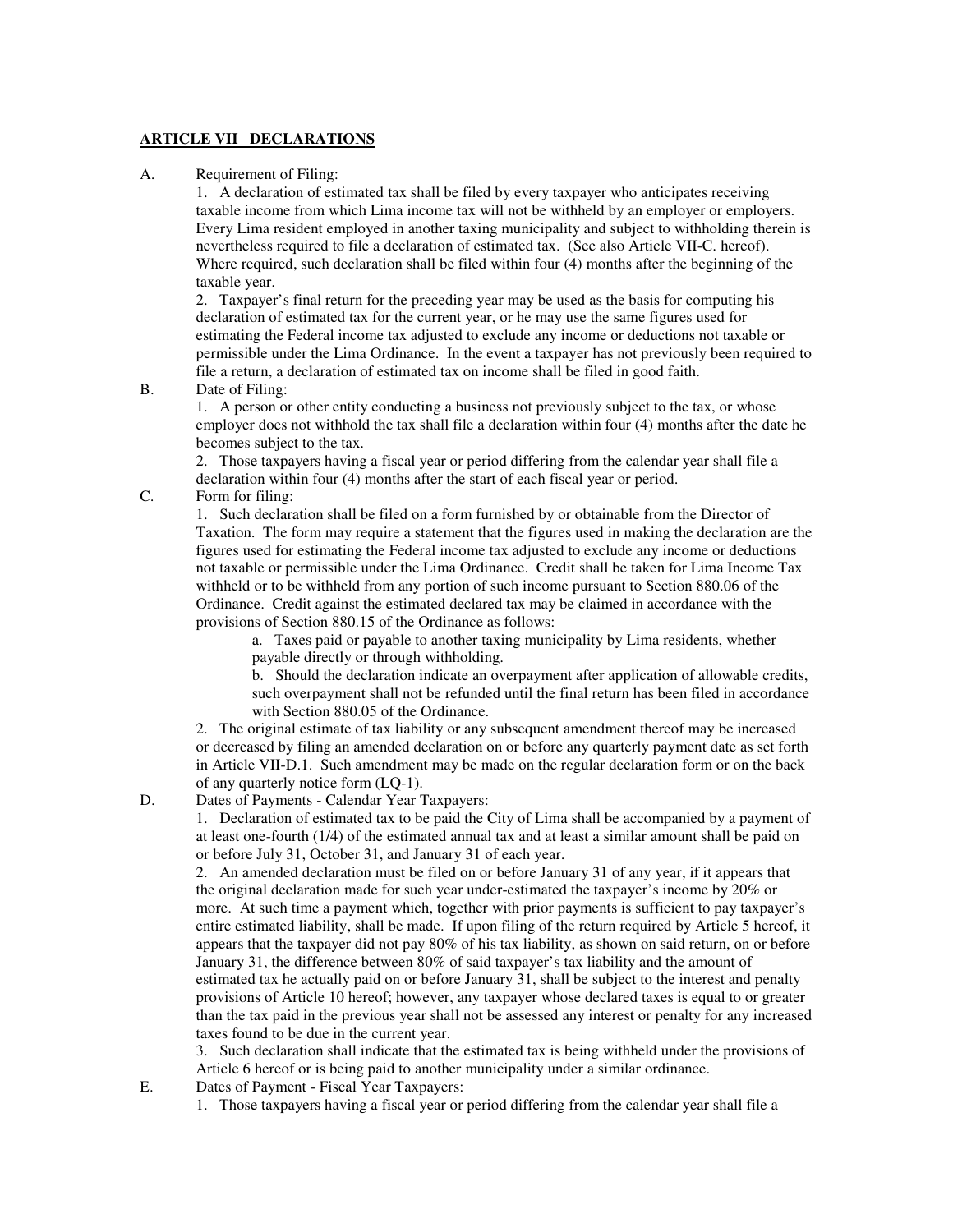declaration within four (4) months after the start of the each fiscal year or period, accompanied by payment of at least one-fourth (1/4) of the estimated annual tax shown due thereon, and shall make quarterly payments each three (3) months thereafter.

 2. An amended declaration must be filed on or before the last day of the first month following the end of taxpayer's fiscal year, if it appears that the original declaration made for such year underestimated the taxpayer's income by 2-% or more. At such time a payment which, together with prior payments is sufficient to pay taxpayer's entire estimated liability, shall be made. If upon filing of the return required by Article 5 hereof it appears that the taxpayer did not pay 80% of his tax liability, as shown on said return, on or before the last day of the first month following the end of taxpayer's fiscal year, the difference between 80% of said taxpayer's tax liability and the amount of estimated tax he actually paid on or before the last day of the first month following the end of taxpayer's fiscal year, shall be subject to the interest and penalty provisions of Article 10 hereof; however, any taxpayer whose declared taxes is equal to or greater than the tax paid in the previous year shall not be assessed any interest or penalty for any increased taxes found to be due in the current year.

F. Due Date - Final Return:

 On or before April 30 of the year following that for which such declaration or amended declaration was filed or in the case of a fiscal year taxpayer, the last day of the fourth month following the end of taxpayer's fiscal year, an annual return shall be filed and any balance which may be due the City of Lima shall be paid therewith in accordance with the provisions of Article 5 hereof.

G. Final Returns Required:

 The filing of a declaration does not relieve the taxpayer of the necessity of filing a final return even though there is no change in the declared tax liability. A final return must be filed to obtain a refund of any overpayment of over one dollar (\$1.00)

## **ARTICLE VIII DUTIES OF THE DIRECTOR OF TAXATION**

A. Collection of Tax and Retention of Records:

 1. It shall be the duty of the Director of Taxation to receive the tax imposed by the Ordinance in the manner prescribed herein from the taxpayers, to keep an accurate record thereof, and to report all monies so received.

 2. It shall be the duty of the Director of Taxation to enforce payment of all taxes owing Lima, to keep accurate records for a minimum of five (5) years, showing the amount due from each taxpayer required to file a declaration and/or make any return, including taxes withheld, and to show the dates and amounts of payments thereof.

B. Enforcement Provisions:

 1. The Director of Taxation is charged with the administration and enforcement of the provisions of the Ordinance and is, subject to the approval of the Board of Review, empowered to adopt, promulgate, and enforce rules and regulations relating to any matter or thing pertaining to the administration and enforcement of the Ordinance. The Director of Taxation has the authority to correct or adjust any return submitted, when a correction or adjustment is necessary to accomplish the intent of the Ordinance.

 2. Any taxpayer or employer desiring a special ruling on any matter pertaining to the Ordinance or those rules and regulations, should submit to the Director of Taxation in writing all the facts involved and the ruling sought.

 3. These regulations, together with all amendments and supplements hereto, and all changes herein, will be on file at the office of the Director of Taxation, 50 Town Square, Lima, Ohio, and will be open to public inspection.

 4. The Director of Taxation is authorized to arrange for the payment of unpaid taxes, interest, and penalties on a schedule of installment payments, when the taxpayer has proved to the Director of Taxation that, due to certain hardship conditions, he is unable to pay the full amount of the tax due. Such authorization shall not be granted until proper returns are filed by the taxpayer for all amounts owed by him under the Ordinance.

 5. Failure to make any deferred payment, when due, shall cause the total unpaid amount, including penalty and interest, to become payable on demand and the provisions of Section 880.11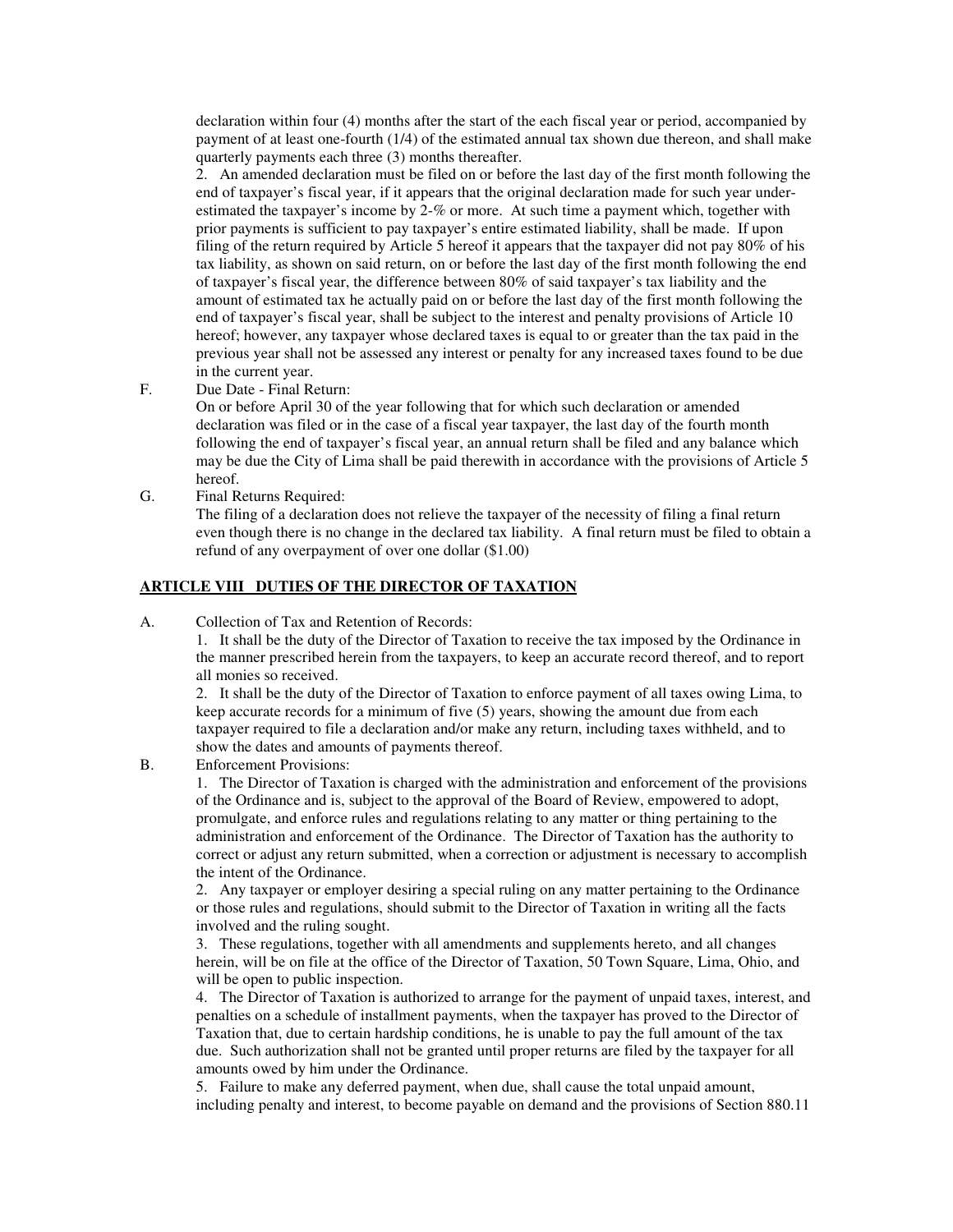and 880.12 of the Ordinance shall apply.

C. Estimation of Tax by the Director of Taxation.

 1. Whenever the Director of Taxation has been unable to secure information from the taxpayer as to his taxable income for any year, he may determine the amount of tax appearing to be due and assess the taxpayer upon the basis of such determination, together with the interest and penalties as prescribed in Section 880.10 of the Ordinance.

 2. Such determination of tax may be adjusted upon submission by the taxpayer of actual records from which his tax may be computed.

D. Subject to the consent of the Board of Review or pursuant to regulation approved by said Board, the Director of Taxation shall have the power to compromise any interest or penalty, or both, imposed by Section 880.10 of the Ordinance.

# **ARTICLE IX EXAMINATION OF BOOKS AND RECORDS, INFORMATION SO OBTAINED CONFIDENTIAL: PENALTY**

A. Investigation by the Director of Taxation:

 1. The Director of Taxation, or his duly authorized agent, is authorized to examine the books, papers, records, and Federal income tax returns of any employer, taxpayer, or person subject to the Ordinance, or whom the Director of Taxation believes is subject to the provisions of the Ordinance, for the purpose of verifying the accuracy of any return made, or if no return was made, to ascertain the tax due under the Ordinance.

 2. An employer or taxpayer shall furnish, within ten (10) days following a written request by the Director of Taxation, or his duly authorized agent, the means, facilities, and opportunity for making examinations and investigations authorized by the Ordinance.

B. Subpoena of Records and Person:

 1. The Director of Taxation, or any person acting in his capacity, is authorized to examine any person, under oath, concerning any income which was, or should have been returned for taxation, or any transaction tending to affect such income. The Director of Taxation may compel the production of books, papers, and records and the attendance of all persons before him whether as parties or witnesses, whenever he believes such persons have knowledge of the facts concerning any supposed income or supposed transaction of the taxpayer.

 2. The Director of Taxation's order to examine any document mentioned in the preceding paragraph shall state whether the examination is to be at the office of the taxpayer or at the office of the Director of Taxation.

 3. The Director of Taxation may order the appearance before him, or his duly authorized agent, of any party whom he believes to have any knowledge of a taxpayer's income or withholdings, or any information pertaining to the taxpayer under investigation, whether or not the individual so ordered has actual custody of the records of the taxpayer being investigated. The Director of Taxation is specifically authorized to order the appearance of the local manager or representative of any taxpayer.

 4. Persons required to attend any hearings shall be notified not less than ten (10) days prior to the time of the hearing. The notice shall show the time and place of the hearing and what books, papers, or records the witness is to make available at such hearing.

 5. The notice shall be served by the Director of Taxation, or his duly authorized agent, by delivering it to the person named personally, or by leaving the notice at his usual place of business or residence, or by mailing it to the person by registered mail, return receipt requested, addressed to his usual place of business or residence.

C. Penalty for Non-Compliance:

 Refusal by an employer, supposed employer, taxpayer, or supposed taxpayer or the refusal of any such person to appear before the Director of Taxation or his duly authorized agent, to submit to such examination and to produce the records requested, constitutes a misdemeanor punishable by fine or imprisonment, or both, as prescribed by Section 880.12 of the Ordinance.

D. Confidential Nature of Examination:

 Any information gained as a result of any returns, investigations, verifications, or hearings before the Director of Taxation or the Board, required by the Ordinance or authorized by these rules and regulations shall be confidential and no disclosure thereof shall be made except for official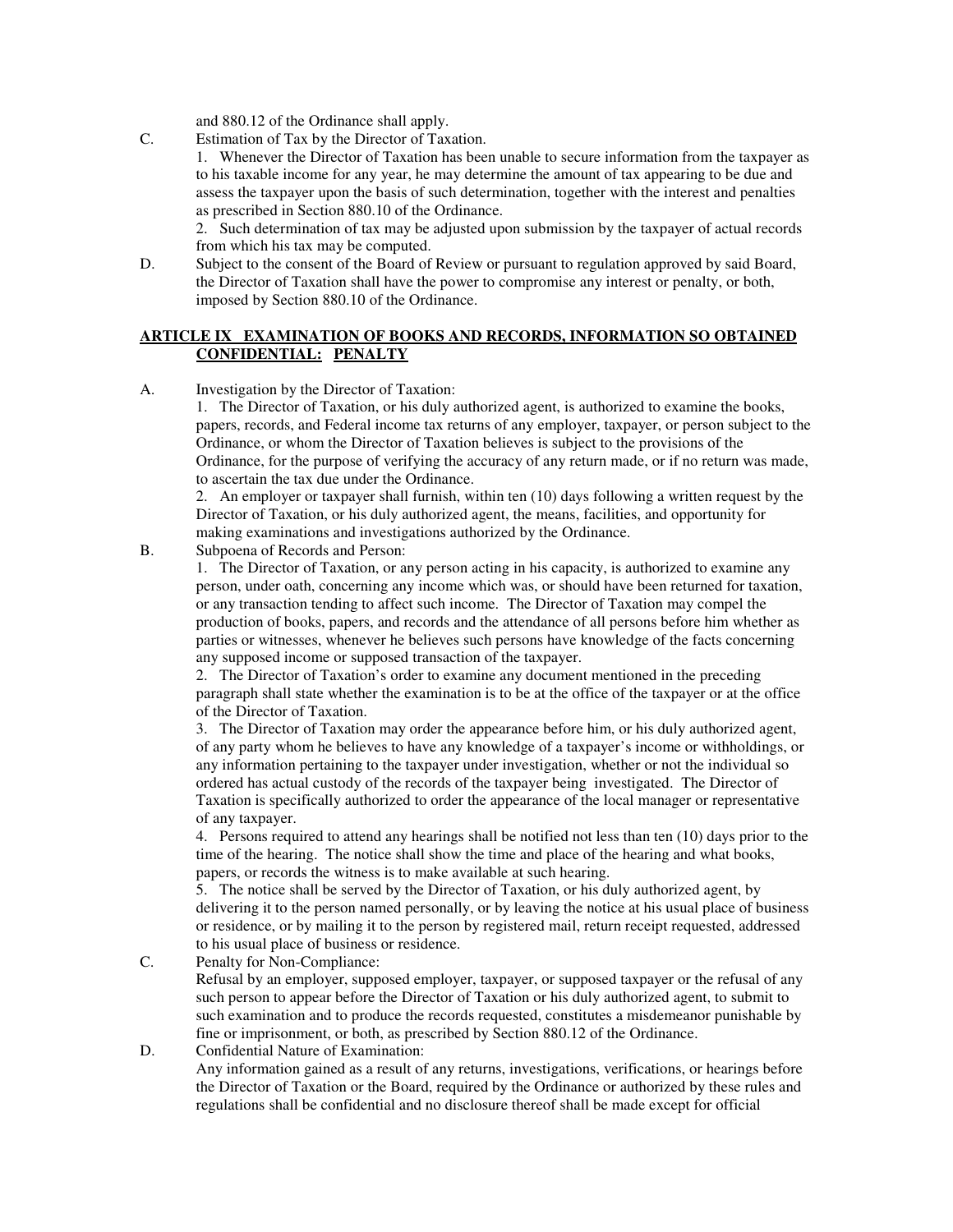purposes or as ordered by a court of competent jurisdiction. An person divulging such information shall be guilty of a misdemeanor punishable by a maximum fine of five hundred dollars (\$500.00) or imprisonment for not more than six (6) months, or both. In addition to the above penalty, any employee of the City of Lima who violates the provisions of this section relative to the disclosure of confidential information, shall be guilty of an offense punishable by immediate dismissal.

E. Retention of Records:

 All employers and taxpayers are required to keep such records as will enable the filing of true and accurate returns whether of taxes withheld at the source or of taxes payable upon earnings or net profits, or both. Such records shall be preserved for a period of not less than five (5) years from the date the final return is filed and paid or the withholding taxes are paid.

## **ARTICLE X INTEREST AND PENALTIES**

A. Interest.

 Except as provided in paragraph C of this article, all taxes imposed and all monies withheld, or required to be withheld, by employers under the provisions of the Ordinance and remaining unpaid after they have become due, shall bear interest, in addition to the amount of the unpaid tax or withholdings, at the rate of 12 per cent per year.

B. Penalties.

 In addition to interest as provided in paragraph A hereof, penalties based on the unpaid tax are hereby imposed as follows:

 1. In the case of a taxpayer upon whom such taxes are imposed the penalty shall be ten percent of the unpaid tax, if paid during the first month after the same becomes due, and two percent additional per month or fraction thereof after the first moth. The maximum penalty under this subsection shall not exceed twenty percent. However, no penalty shall be assessed on an additional tax assessment made by the Director of Taxation when a return has been filed in good faith and the tax paid thereon within the time prescribed herein. No penalty or interest shall be assessed on any additional tax assessment resulting from a Federal audit, provided that an amended return is filed and the additional tax paid within three months after the final determination of Federal tax liability.

 2. In the case of any employer required to withhold taxes from employees under this chapter, the penalty shall be ten percent of the unpaid withholding, if paid during the first month after the same becomes due, and three percent additional per month or fraction thereof after the first month. The maximum penalty under this subsection shall not exceed twenty-five percent.

## C. Exceptions:

 1. No penalty shall be assessed on additional taxes found on audit to be due when a return was timely filed in good faith and the tax paid thereon within the prescribed time.

 2. In the absence of fraud neither penalty nor interest shall be assessed on any additional taxes resulting from a Federal audit for Federal income tax purposes, provided an amended return is filed and the additional tax paid within three (3) months after final determination of the Federal tax liability.

 3. A taxpayer or employer shall have thirty (30) days after receipt of notice of any proposed imposition of interest and penalties within which to file a written protest or explanation with the Director of Taxation. If no protest or explanation is filed within the prescribed time, the proposed imposition of interest and penalties shall become, and be, the final assessment. Upon filing of a written protest or explanation, the Director of Taxation shall determine the assessment which may or may not be the same as the proposed assessment.

D. Upon recommendation of the Director of Taxation, the Board of Review may abate penalty or interest, or both, or upon an appeal from the refusal of the Director of Taxation to recommend abatement of penalty and interest, the Board may nevertheless abate penalty or interest, or both.

# **ARTICLE XI COLLECTION OF UNPAID TAXES AND REFUND OF OVERPAYMENTS**

A. Unpaid Sums - A Civil Debt:

1. All taxes imposed by the Ordinance and not paid when due, become, together with interest and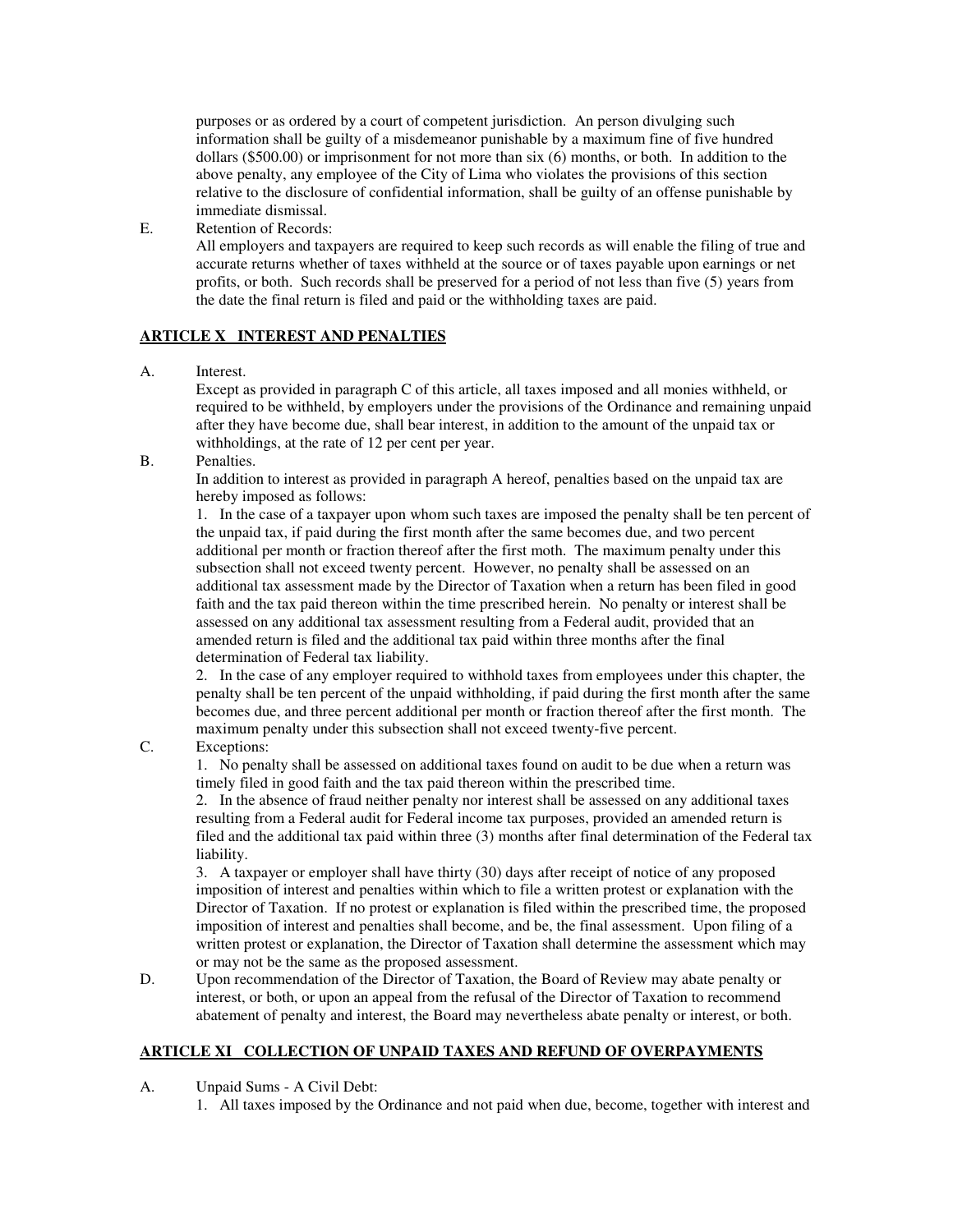penalties thereon, a debt due the City from the taxpayer and are recoverable as are other debts by civil suit. Employers who are required, under Section 880.06 of the Ordinance, to withhold and remit the taxes required to be withheld at the source, and who fail to withhold and/or remit, become liable to the City in a civil action to enforce the payment of the debt created by such failure.

 2. No additional assessment shall be made by the Director of Taxation after three (3) years from the time the return was due or filed, whichever is later. Provided, however, there shall be no period of limitation on such additional assessments in the case of a return that omits a substantial portion of income, or filing a false or fraudulent return to evade payment of the tax, or failure to file a return. Failure to report 25% or more of gross income shall be considered a substantial omission.

 3. In those cases in which the Commissioner of Internal Revenue and the taxpayer have executed a waiver of the Federal statute of limitations, the period within which an assessment may be made by the Director of Taxation is extended to one (1) year from the time of final determination of Federal tax liability.

B. Refunds and Overpayments:

 1. Taxes erroneously paid shall not be refunded unless a claim for refund is made within three (3) years from the date on which such payment was made, or the return was due, or three (3) months after the determination of the federal income tax liability, whichever is later.

 2. No refund shall be made to any taxpayer until he has complied with all provisions of the Ordinance and has furnished all information required by the Director of Taxation.

 3. Overpayments will be either refunded or credited to the taxpayer's current year's liability at his option. Where no election has been made by the taxpayer, overpayments of any year's taxes shall be applied as follows:

a. To taxes owed for any previous years in the order in which such taxes became due.

b. To his current estimated tax liability.

C. Limitation:

Where the total amount due or refund claimed for a tax year is less than one dollar (\$1.00), such amount shall not be collected or refunded.

## **ARTICLE XII VIOLATIONS, PENALTIES**

A. Any person who shall:

 1. Willfully fail, neglect or refuse to make any return or declaration required by this Ordinance; or

2. Make any incomplete, false, or fraudulent return; or

 3. Willfully fail, neglect, or refuse to pay the tax, penalties, or interest imposed by this Ordinance; or

 4. Willfully fail, neglect, or refuse to withhold the tax from his employees or remit such withholding to the Director of Taxation.

 5. Refuse to permit the Director of Taxation or any duly authorized agent or employee to examine his books, records, papers, and Federal income tax returns relating to the income or net profits of a taxpayer; or

 6. Fail to appear before the Director of Taxation and to produce his books, records, papers, or Federal income tax returns relating to the income or net profits of a taxpayer upon order or subpoena of the Director of Taxation; or

 7. Refuse to disclose to the Director of Taxation any information with respect to the income or net profits of a taxpayer; or

 8. Fail to comply with the provisions of this Ordinance or any order or subpoena of the Director of Taxation authorized hereby; or

 9. Attempt to do anything whatever to avoid the payment of the whole or any part of the tax, penalties or interest imposed by this Ordinance, shall be guilty of a misdemeanor and shall be fined not more than Five Hundred Dollars (\$500.00) or imprisoned not more than six (6) months or both, for each offense.

## B. Prosecutions:

All prosecutions under this Section must be commenced within the periods stipulated in Ohio